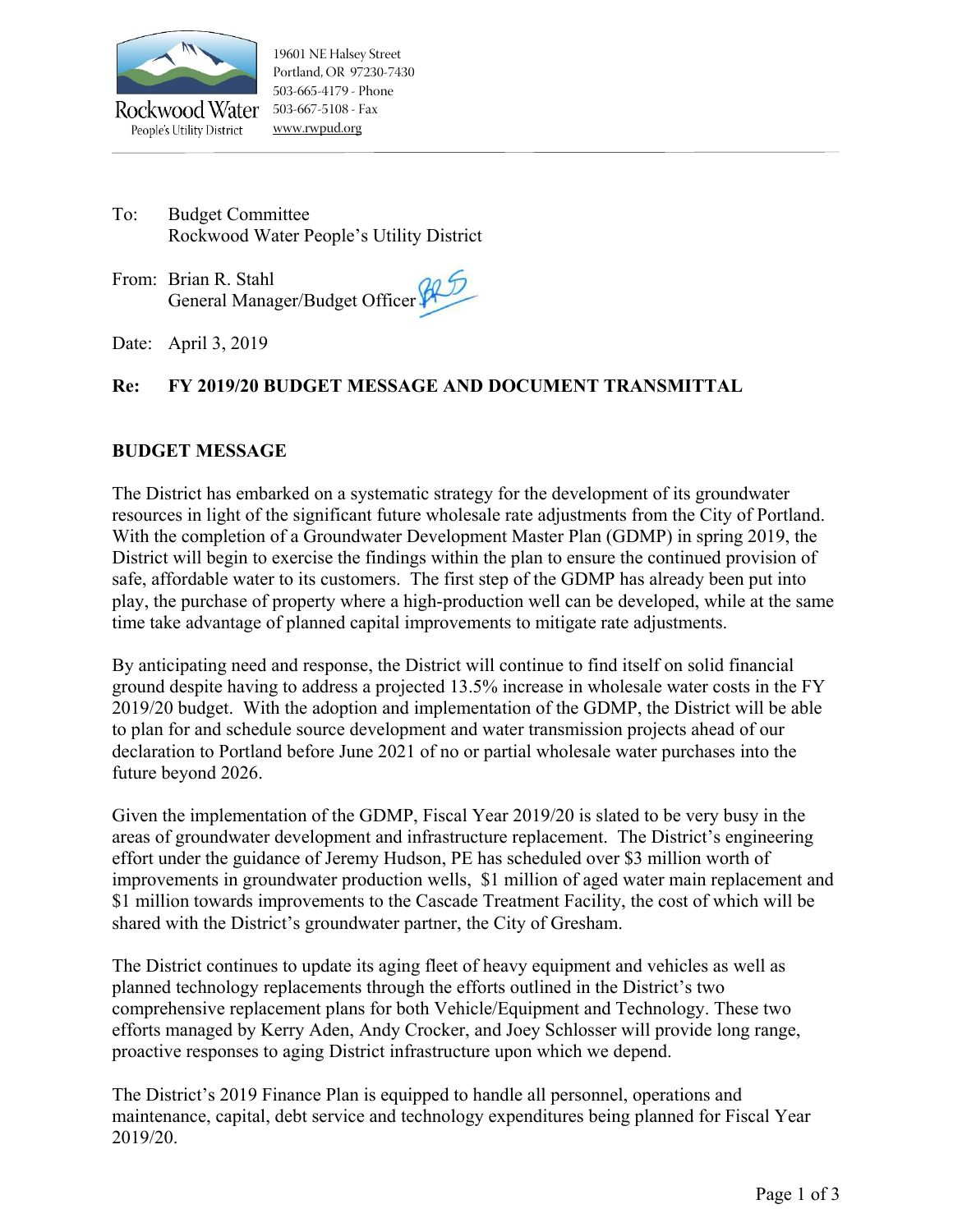To increase revenue stability and to anticipate implementation of the GDMP, the District is proposing to continue to adjust fixed and variable charges as was started last fiscal year. Next year's rate adjustment is presented to achieve an overall 5.75% rate adjustment for the average District user. Base meter charges will experience a slightly higher rate of adjustment to begin the process of generating more fixed, stable revenue for the District. The commodity sale (variable water sale revenue) will experience a slightly lower adjustment to offset the fixed revenue increase. These adjustments are anticipated to move the District's fixed revenue to 25% (from the current 23.7%) towards an ultimate goal of 35%-40% fixed revenue.

Fiscal Year 2019/20 will be hectic with the implementation of the GDMP, greater activity in building and equipment maintenance and building a quicker, more efficient response to operational challenges. The dedicated, professional staff of the District are ready and prepared to accept these challenges, continue to provide exemplary public service to District customers and serve the regional partnerships and community groups with whom the District interacts.

## **BUDGET INTRODUCTION**

Included in this binder is information that will support and inform the development of the FY 2019/20 Budget for the District. It includes the following documents:

- **FY 2019/20 Budget Message**
- **Auditor's Communication to Governing Body on the FY 2017/18 Audit**
- **Calendar Year 2018 Statistics and Highlights**
- **2019 Financial Plan Update**
- **FY 2019/20 Budget Detail and Narrative**
- **FY 2019/20 Capital Improvement Plan**
- **Projected FY 2019/20 Fees and Charges**
- **2019 Strategic Plan**
- **Supplemental Information** 
	- o **2019 District Organization Chart**
	- o **FY 2019/20 Five Year Budget Line Code Comparisons**
	- o **2019 10 Year Vehicle/Equipment Replacement Plan**
	- o **2019 10 Year Technology Replacement Plan**
	- o **Wage Scales for All District Employees for FY 2019/20**
	- o **Monthly Regional Bill Comparison**

### **FUND STRUCTURE**

| 101 General Fund                              | Most operations occur in the General Fund.                                                                                           |
|-----------------------------------------------|--------------------------------------------------------------------------------------------------------------------------------------|
| 201 System Development Fund-<br>Reimbursement | This consists of SDCs paid by new customers,<br>which can be spent on ordinary water system<br>capital projects.                     |
| 202 System Development Fund-<br>Improvement   | This consists of SDCs paid by new customers,<br>which can be spent only on projects that expand the<br>capacity of the water system. |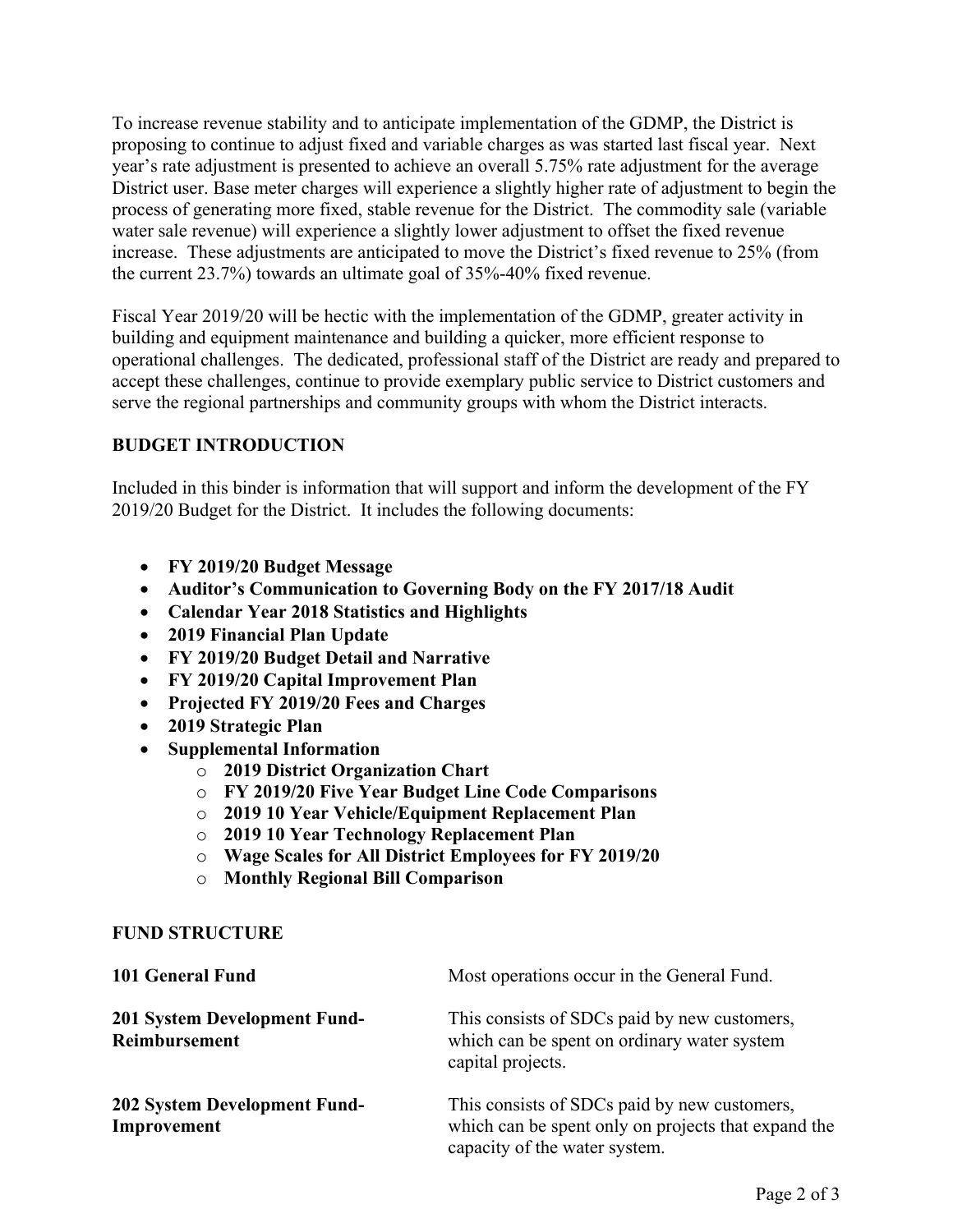| <b>301 Debt Reserve Fund</b>           | Money accumulates in this fund to pay annual<br>debt service and meet bond covenant reserve<br>requirements. |
|----------------------------------------|--------------------------------------------------------------------------------------------------------------|
| <b>401 Debt Service Fund</b>           | Debt service payments are made from this fund.                                                               |
| <b>501 Groundwater Production Fund</b> | This fund handles the Gresham-District<br>groundwater partnership.                                           |

A budget is developed for each fund depicting how resources will be collected and expended during the fiscal year. This budget is provided for the Budget Committee and public's review and comment.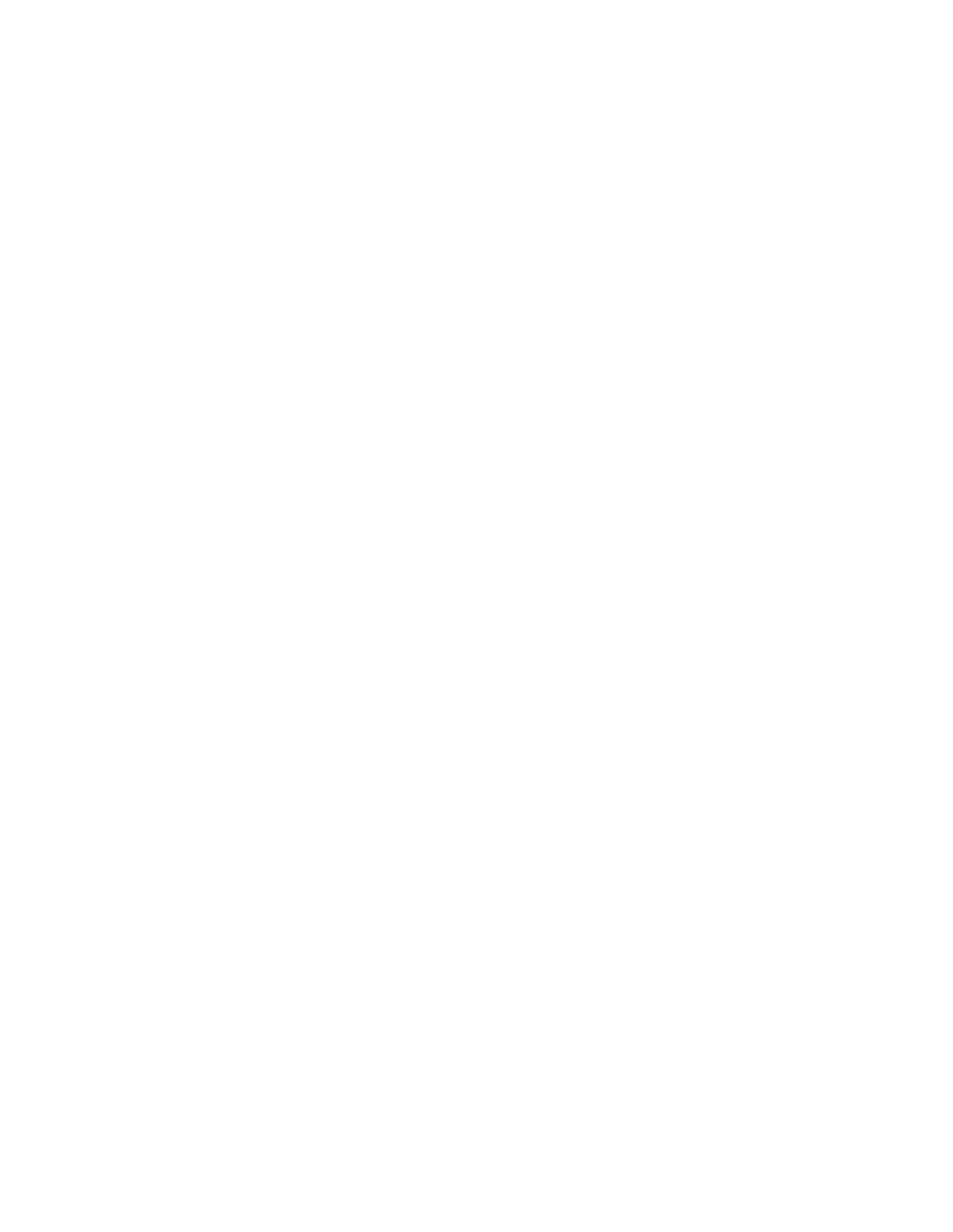## **ROCKWOOD WATER PEOPLE'S UTILITY DISTRICT**

## **ANNUAL BUDGET FISCAL YEAR 2019/20**

The Rockwood Water People's Utility District budget is divided into six funds:

### **FUND 101 - GENERAL FUND FUND 201 - SYSTEM DEVELOPMENT FUND-REIMBURSEMENT FUND 202 - SYSTEM DEVELOPMENT FUND-IMPROVEMENT FUND 301 - DEBT RESERVE FUND FUND 401 - DEBT SERVICE FUND FUND 501 - GROUNDWATER PRODUCTION FUND**

The day-to-day operations of the District are handled primarily through Fund 101, General Fund. Income is generated mainly through the sale of water. This income funds the purchase of water for resale, customer service and business functions, and maintenance/repair/replacement of the water system. Expenditures in the fund are divided into three main categories - Personal Services, Materials and Services, and Capital Outlay.

Funds 201 and 202 are the District's System Development Charge Funds. System Development Charges or SDCs help pay for renewal, replacement and expansion of the water system. SDCs are charged to development for their new connections to the District's water system or for existing customers who want to increase their use of the system. The Reimbursement Fund 201 collects that portion of the SDC which reimburses the District for infrastructure already built and can be spent on regular system capital improvement projects. The Improvement Fund 202 collects that portion of the charge that contributes to future projects of the District and can only be spent on projects that increase the capacity of the water system.

Funds 301 and 401 are used to pay debt that has been taken on by the District. The Debt Reserve Fund 301 provides funding for the Debt Service Fund 401. Contributions to this restricted account are intended to accumulate enough cash to meet current debt service obligations and one year's reserve, as required by bond covenants to cover debt which has been taken on for capital improvements by the District.

The Debt Service Fund 401 provides the mechanism for the repayment of financed debt which was specifically used for the construction of the Cleveland Reservoir and Pump Station. The bonded debt will be repaid in 2031.

The Groundwater Production Fund 501 was established to manage operational costs in the production of groundwater for domestic drinking purposes. The fund provides an accounting of costs associated with producing and pumping groundwater; costs are split between Rockwood and Gresham. Because the groundwater system is a joint partnership with the City of Gresham, the fund allows for transparency in how revenue and costs of operation are managed for both partners.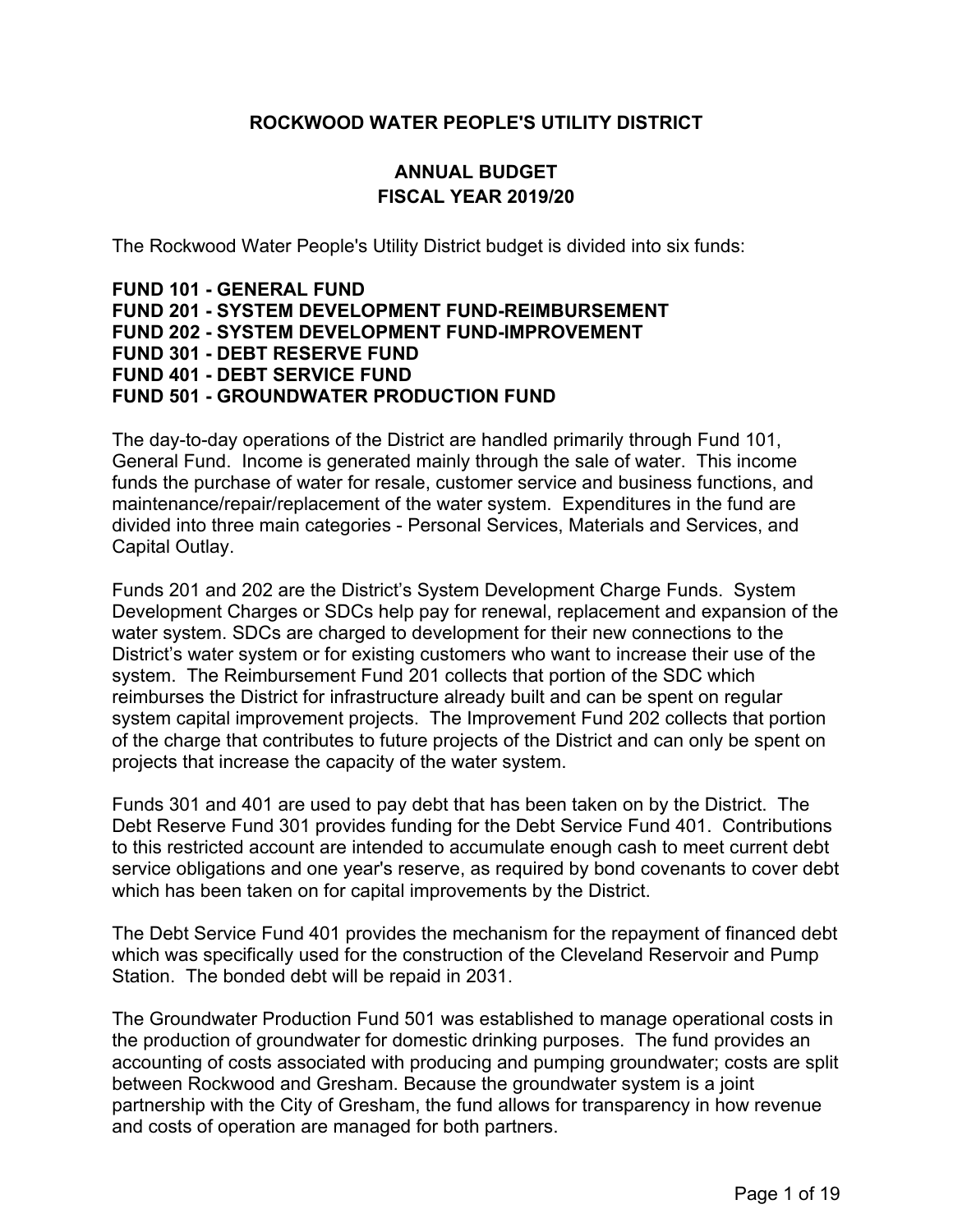## **CHANGES TO THE FISCAL YEAR 2019/20 BUDGET**

The District has developed, through Murraysmith, a Groundwater Development Master Plan (GDMP) in FY 2018/19. This plan is intended to guide the District in the creation of a groundwater supply to achieve independence from wholesale purchases of water from Portland. Within the plan is an evaluation of the development of groundwater supplies, the individual District reservoir service zones, how groundwater might be introduced into and out of each zone, the relative demand pressure on individual reservoir service areas, groundwater delivery to reservoirs by gravity or pumping, and future build out demands within the District. The plan also provides a capital plan of improvements needed to obtain and deliver groundwater throughout the District prior to the end of the Portland Wholesale Water Purchase Contract ending June 2026.

Depending on the timing of completion of the plan by Murraysmith, the District's FY 2019/20 Capital Plan has \$1,000,000 set aside for projects specifically outlined in the GDMP. This will provide initial funding so that the District can notify Portland by June 30, 2021of its decision to terminate wholesale water purchase, in part or in whole, and continue to advance efforts to achieve the goal of independence from wholesale water purchases by 2026.

To be successful in the implementation of a groundwater conversion, and to meet repair and replacement improvement pressures, the District has added a second person to our engineering team. The new member will increase the District's engineering capacity to manage its efforts related to successfully implementing the GDMP. The individual will also add to the District's ability to improve mapping, GIS data acquisition and project design and management. The position will be filled as an Associate Engineer and will require, at a minimum, an Engineer-In-Training (EIT) license and will report to the District Engineer for work assignment and oversight.

After successfully converting the District's lead/copper testing program of high risk homes to an independent program after the dissolution of the Joint Monitoring Program with the City of Portland, the District's test results have allowed the program to be significantly reduced. The original requirement called for sampling 60 homes twice per year. The reduced program now calls for the testing of 30 homes, once per year, lowering annual costs from \$9,000 to \$2,250 (without labor)!

The District continues to implement technology to create efficiencies and effectiveness in operation. Two programs have been added during FY 2018/19 which will accomplish these goals. Formlink is a software platform that allows independent cross connection testers to create and log into their own accounts to enter their assembly testing data directly. Prior to implementing the program, District staff would receive paper copies of testing reports on the approximate 2,280 cross connection assemblies it tracks from testers and manually enter the information into a database to assure compliance with regulations and testing requirements. Added to this time-consuming effort, District staff would also have to generate annual letters notifying property owners of the need to test, if testing was delinquent, or if test results did not pass. With Formlink, the information is entered by the businesses themselves removing this burdensome task from District employees. With annual notification letters being computer generated, District staff can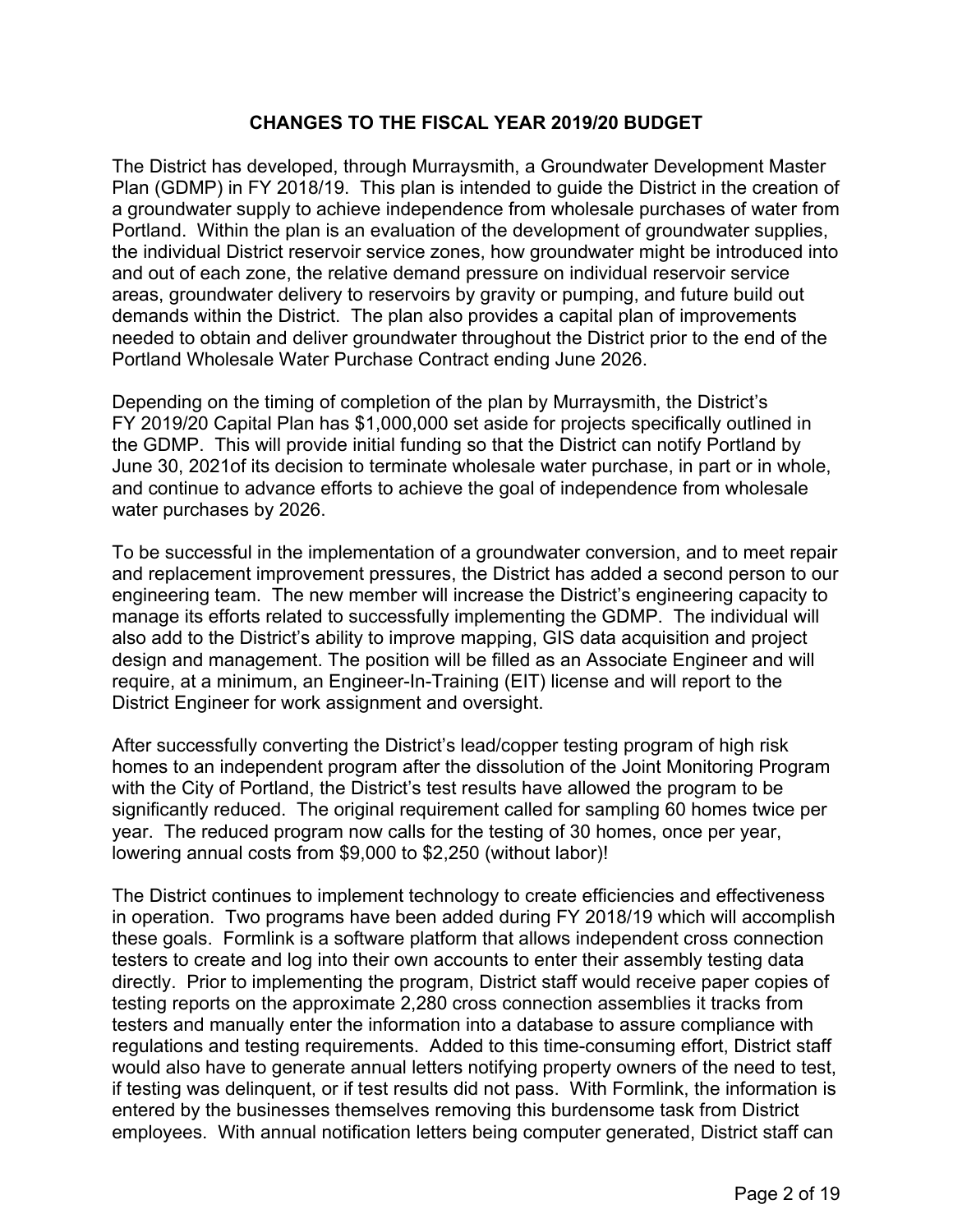focus on increasing routine inspections of current and future customers as well as contribute to groundwater operations and meter replacement efforts.

A second program called Dude Solutions is a work order software which allows real time communication between the front office and field personnel, task and work order creation and follow up job tracking so that real time information is available between customers, office personnel and field operations. The program provides immediate tracking of repair and maintenance efforts, new installations and developer contracted work. It removes the potential for delays in assignment, effort tracking, cost control, and billing for District work.

The District has tightened its peaking declarations to Portland to try to reduce cost and take advantage of its groundwater resources. However, even reducing its purchase requirements from the City of Portland, wholesale purchase costs for the District will increase by 13.5% for the upcoming fiscal year. The average cost increase for all wholesale customers is projected to be 12.0%. The explanation for the increase provided by Portland was improvements to their Columbia South Shore wells and completion of studies related to Corrosion Control Study, Supply System Master Plan and Internal Inspection Assessment of Conduits. The projected increase is particularly distressing in that the rate adjustment communicated to the District as recent as February 2018 discussed a 3% increase for FY 2019/20.

Balancing the conversion of the District Water Sales Revenue to a greater fixed revenue base, staff will be recommending a rate adjustment which will anticipate a 10.5% increase to base (fixed) charges with a 4.25% increase to volume (variable) charges. This represents an overall rate adjustment for average water users of ~5.75% for FY 2019/20. The rate adjustment is in line with the recommendations of the 2019 District Finance Model (5.75% overall for a Water Sales Revenue of \$9,041,182).

The District provides updates to both the Technology and Vehicle/Equipment Replacement Plans for review and approval as part of the FY 2019/20 budget process. The multi-year plans were approved by the Board in FY 2017/18 to allow for better planning, fiscal control, and orderly replacements. Future budgets will continue to be guided by the replacement schedule and approaches outlined in these plans.

The FY 2019/20 budget continues the practice of evaluating annual expenditures to make sure accurate line coding occurs for budget management and expenditure control. Budget line codes continue to show adjustments from prior years. Significant changes (greater than 10%) will be noted in the budget line code descriptions following this discussion. As an example, Line Code 5-20-5460 Dues, Licenses, and Subscriptions was increased due to the addition of the Formlink (cross connection control) and Dude Solution (work order tracking) software (~\$20,600 annually for both). The narratives within the budget explain what the line code purchases are and any significant change from the prior fiscal year.

The following is an explanation of the FY 2019/20 budget line items and the proposed budget.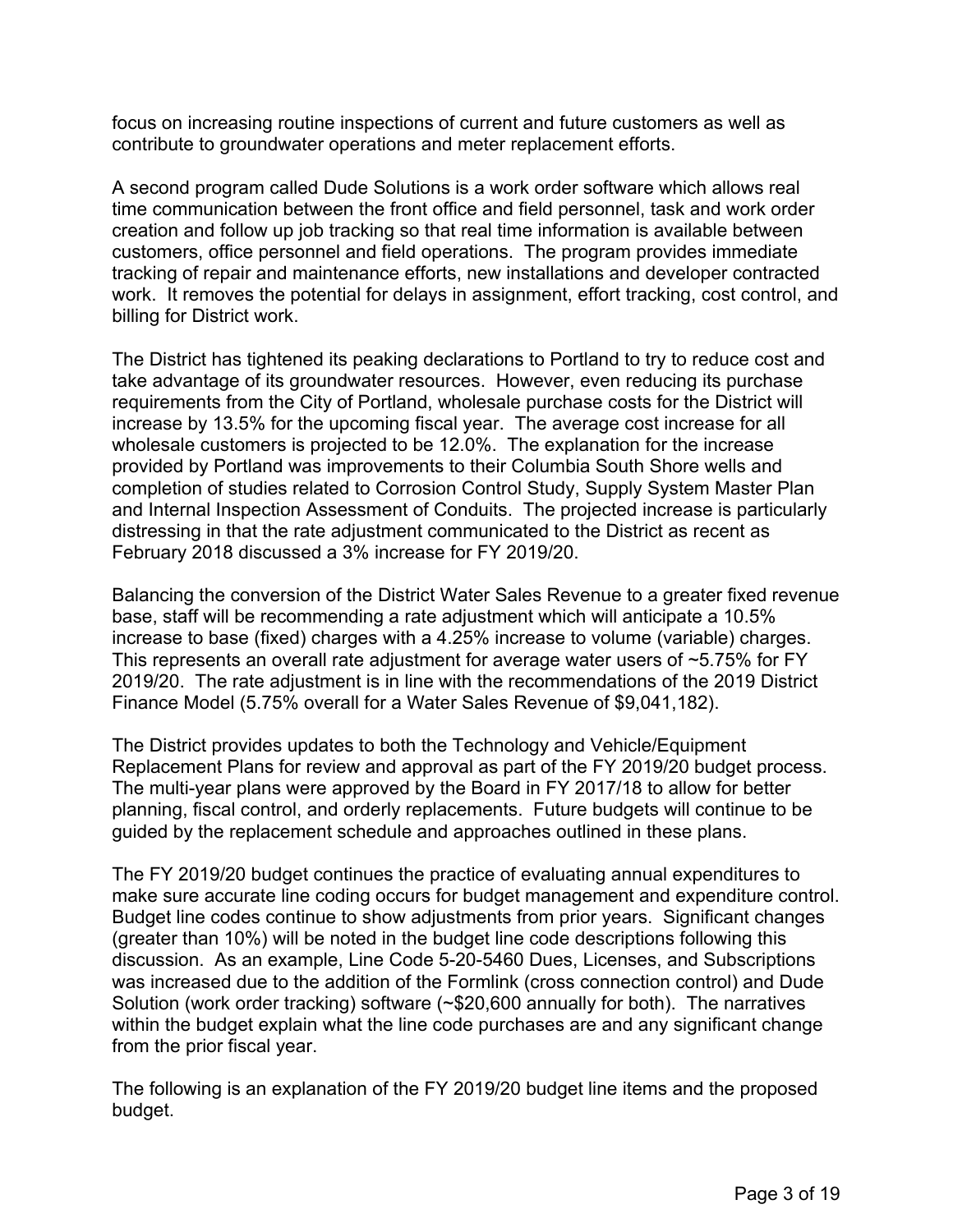#### **GENERAL FUND Fund 101**

## **INCOME ACCOUNTS**

### **3-01-0101 Beginning Fund Balance \$10,086,957**

This estimate is based on actual figures year-to-date and anticipated income and expenses for the remainder of the current year. The balance between actual and projected revenues and projected expenses are shown here.

| $3 - 10 - 1100$ | <b>Water Sales</b>      | \$9,041,182 |
|-----------------|-------------------------|-------------|
|                 | Base Meter Charge       | \$2,265,612 |
|                 | <b>Commodity Charge</b> | \$6,775,570 |

Estimated water sales revenue is based on projected sales of **2.65 million ccf**. Water sales revenue has two components. The first is the base meter charge (a fixed charge based on meter size for ~**13,519 accounts**). The second is the commodity charge (the volume of water sold at **\$2.55 per ccf**). The overall water rate adjustment proposed is **4.8%.** The rate for an average use customer of **6 ccf** per month for FY 19/20: (~**10.5%** to Base Meter and 4**.25** to Commodity charges) is ~**5.7%**. The change also results in Fixed Revenue increasing to **25%** (from **23.7%**).

### **3-20-2100 Backflow Charges \$30,000**

Oregon Administrative Rule 333-61-070 states, "Water suppliers shall undertake programs for controlling and eliminating cross-connections." Rockwood follows the Oregon State Health Division guidelines for monitoring this program. Water accounts with assemblies are charged a "per device" charge of approximately \$2 per billing cycle. The District monitors approximately 2,280 assemblies in the service area. This budget is increased slightly to reflect activity of the past year.

#### **3-20-2200 Set-up Fees \$30,000**

This one-time account set-up fee is charged to new customers in the District. The budget remains the same.

#### **3-20-2300 Late Fees \$200,000 CLACK CONSUMING A SAMPLE 200.000 CONSUMING A SAMPLE 200.000**

Service charges include late charges, door hanger charges, service off charges, dishonored check charges, etc. This budget is increased reflecting activity of the past year.

#### **3-40-4100 Service Installations \$120,000**

Projected installations of new meters in the District. This includes all types and sizes of new service connections. This budget is increased to reflect recent history. The levels development activity can be sporadic and difficult to predict.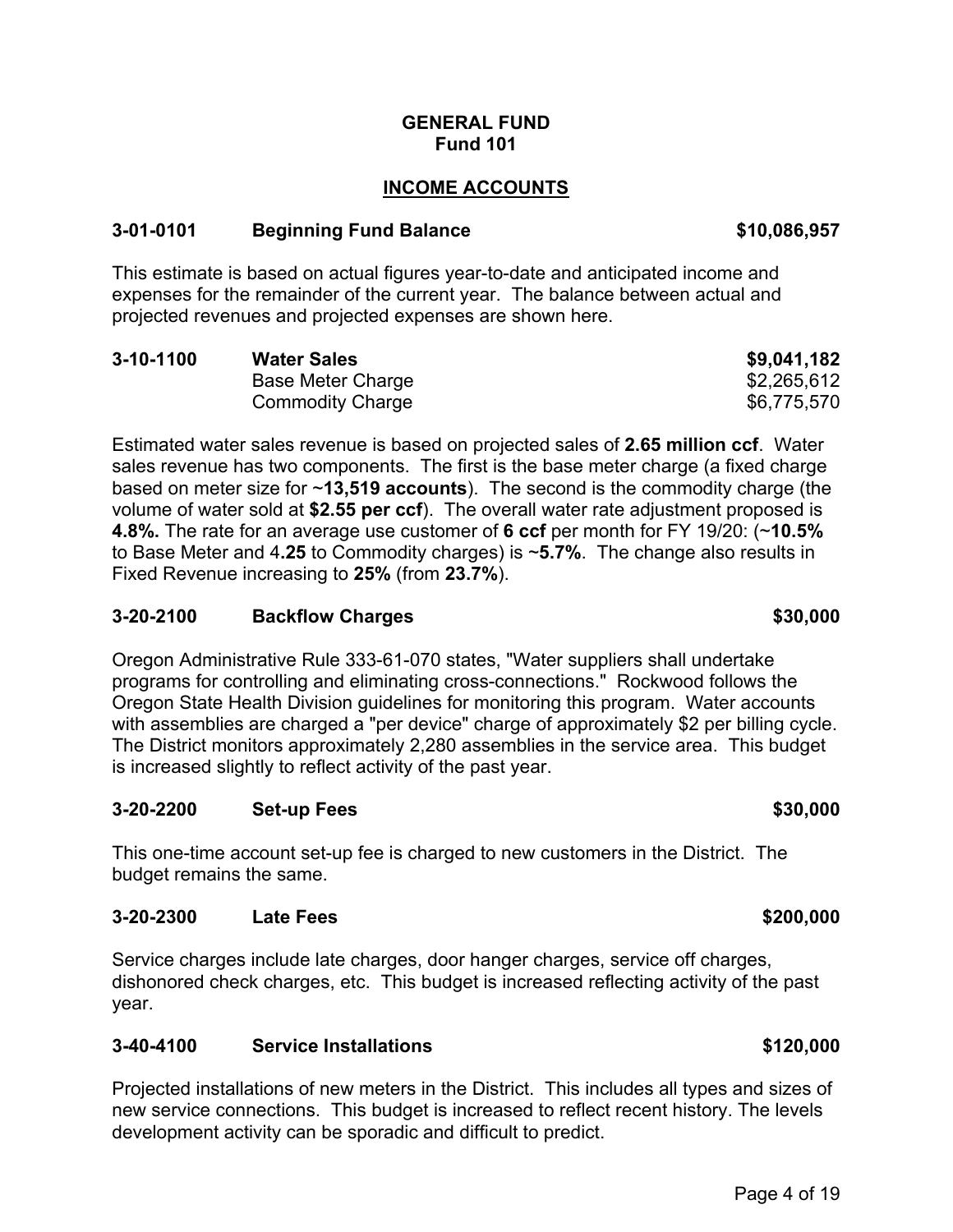## **3-40-4200 Sub-Division Project Income \$40,000**

The revenue in this budget line is primarily from developers for main extensions and fire hydrants. It cannot be predicted with accuracy. This budget is increased to reflect growth.

## **3-40-4300 Other Service Income \$140,000**

Most of this revenue is generated by selling meter reads to the cities of Gresham, Portland and Fairview. Some income is generated from repairs performed by our crews for other entities (e.g., Interlachen), rental of equipment (such as hydrant meters), and other miscellaneous income not directly related to service installations. This budget is increased reflecting activity of the past year.

## **3-50-5100 Interest Income \$200,000**

Annual anticipated earnings on our cash reserve account in the Oregon State Investment Pool and other small investments. The budget is increased to reflect significant growth related to consolidation of District's accounts, strategic money management and interest rate growth.

## **3-50-5200 Rental Income \$49,680**

This budget line is rental income received for our one cell site. The flat rate annual fee for the lease was increased on March 3, 2017 for the next 5-year period. The District charges \$4,140 per month lease. This budget remains the same.

## **3-60-6100 Scrap Metal Income \$10,000**

To be a more sustainable organization, the District sells recyclable scrap metals throughout the year rather than throw the material away. This budget remains the same.

## **3-60-6600 Other Miscellaneous Income \$28,000**

This includes such items as SAIF dividends, SDAO rebates, and collection agency revenue. This budget shows a slight increase due to credits from SDIS.

## **3-60-6800 Gresham Utility Tax \$320,000**

Rockwood Water is required to pay a 5% utility tax to the City of Gresham on accounts within its jurisdiction. This is a direct pass thru cost where the revenue collected will equal the amount spent. This budget shows a slight increase.

## **3-60-6900 Portland Utility Tax \$140,000**

Rockwood Water is required to pay a 5% utility tax to the City of Portland on accounts within its jurisdiction. This is a direct pass thru cost where the revenue collected will equal the amount spent. This budget shows a slight increase.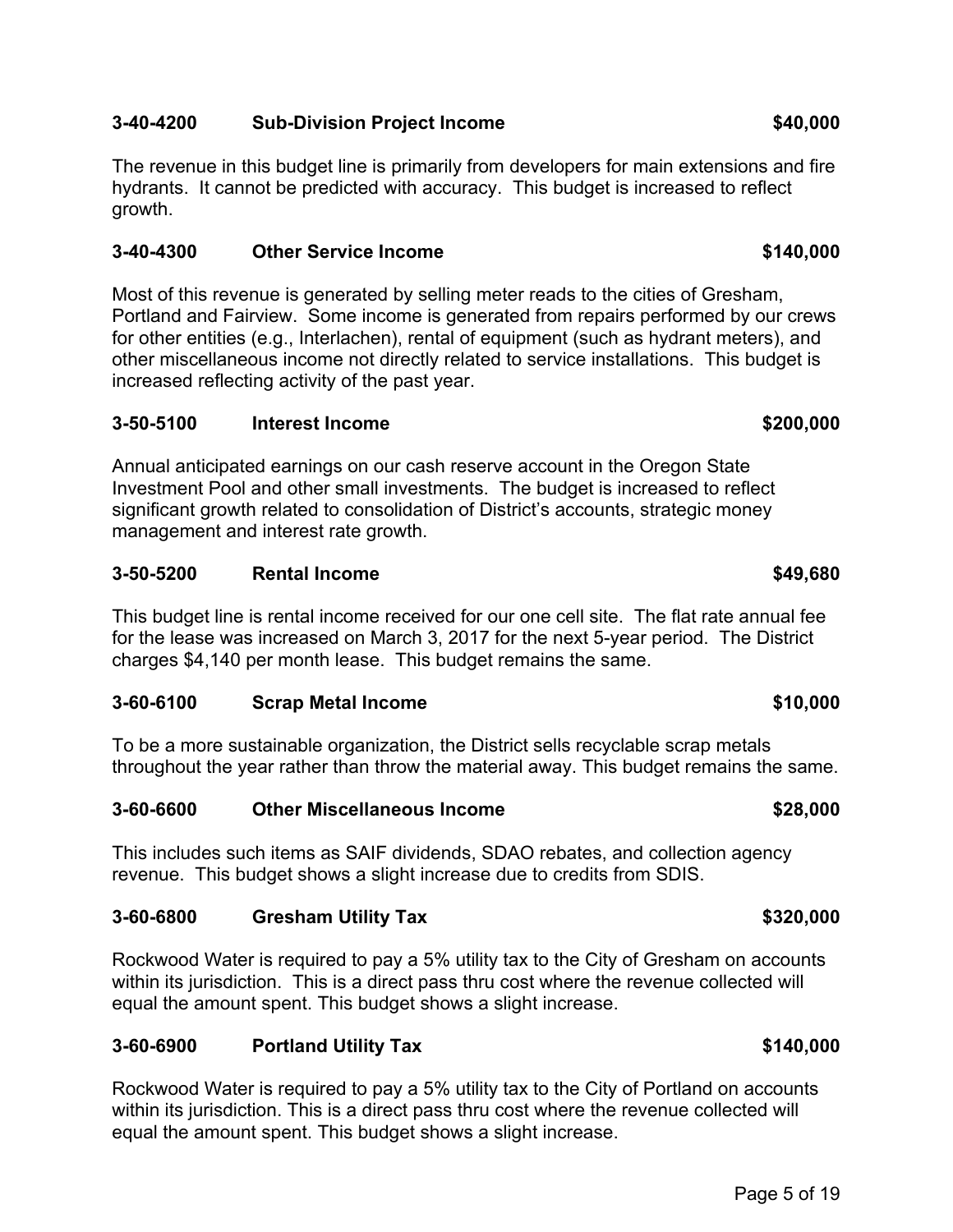## **3-60-7000 Fairview Utility Tax \$10,000**

Rockwood Water is required to pay a 5% utility tax to the City of Fairview on accounts within its jurisdiction for water billings only. This is a direct pass thru cost where the revenue collected will equal the amount spent. This budget shows a slight increase.

## **3-90-9200 Transfers From Other Funds \$165,000**

This line code reflects the transfer of money to the General Fund from the SDC Reimbursement Fund 201 towards Capital Replacement Projects (\$100,000) and the Groundwater Production Fund 501 (\$65,000) which offsets personnel and associated costs involved with groundwater production. This budget shows a slight increase to cover personnel costs in groundwater production.

### **3-90-9300 Fixed Asset Disposition \$381,500**

This code reflects the sale of surplus District assets in 2019. The amount reflects the sale of District property on 185<sup>th</sup> Street for \$334,000. It also includes receipt of ~\$47,500 for vehicle/equipment disposition per the 2019 10 Year Vehicle/Equipment Replacement Plan. These funds will be earmarked for future land and current equipment/vehicle purchases by the District.

## **3-90-9500 Other Government Agencies \$1,018,500**

These are contributions from the City of Gresham towards test/production well construction (\$1,000,000) and of participants to the Children's Clean Water Festival (\$18,500). The budget reflects anticipated program participation and contributions.

## **EXPENSE ACCOUNTS**

### **PERSONAL SERVICES**

| 5-10-4450              | <b>Salaries &amp; Wages</b>     | \$1,910,283 |
|------------------------|---------------------------------|-------------|
| 5-10-4500 to 5-10-4630 | <b>Other Personnel Expenses</b> | \$110,716   |

Anticipated costs for overtime (\$17,500), on-call pay (\$64,606), certification pay (\$12,610), employee bonus (\$1,000), and market-based wage adjustments (\$15,000).

### **5-10-4800 to 5-10-4920 Payroll Taxes & Employee Benefits \$1,119,089**

Social Security (\$125,302), Medicare (\$29,304), Unemployment Insurance (\$2,021) Tri-Met (\$14,626), and Workers Compensation (\$24,358) are covered in this line item. Employees' Retirement is through the Public Employee Retirement System (PERS). PERS premiums are projected to increase in FY 2017/19 biennium and PERS is budgeted this year at \$480,678. Health insurance renewal is \$442,800.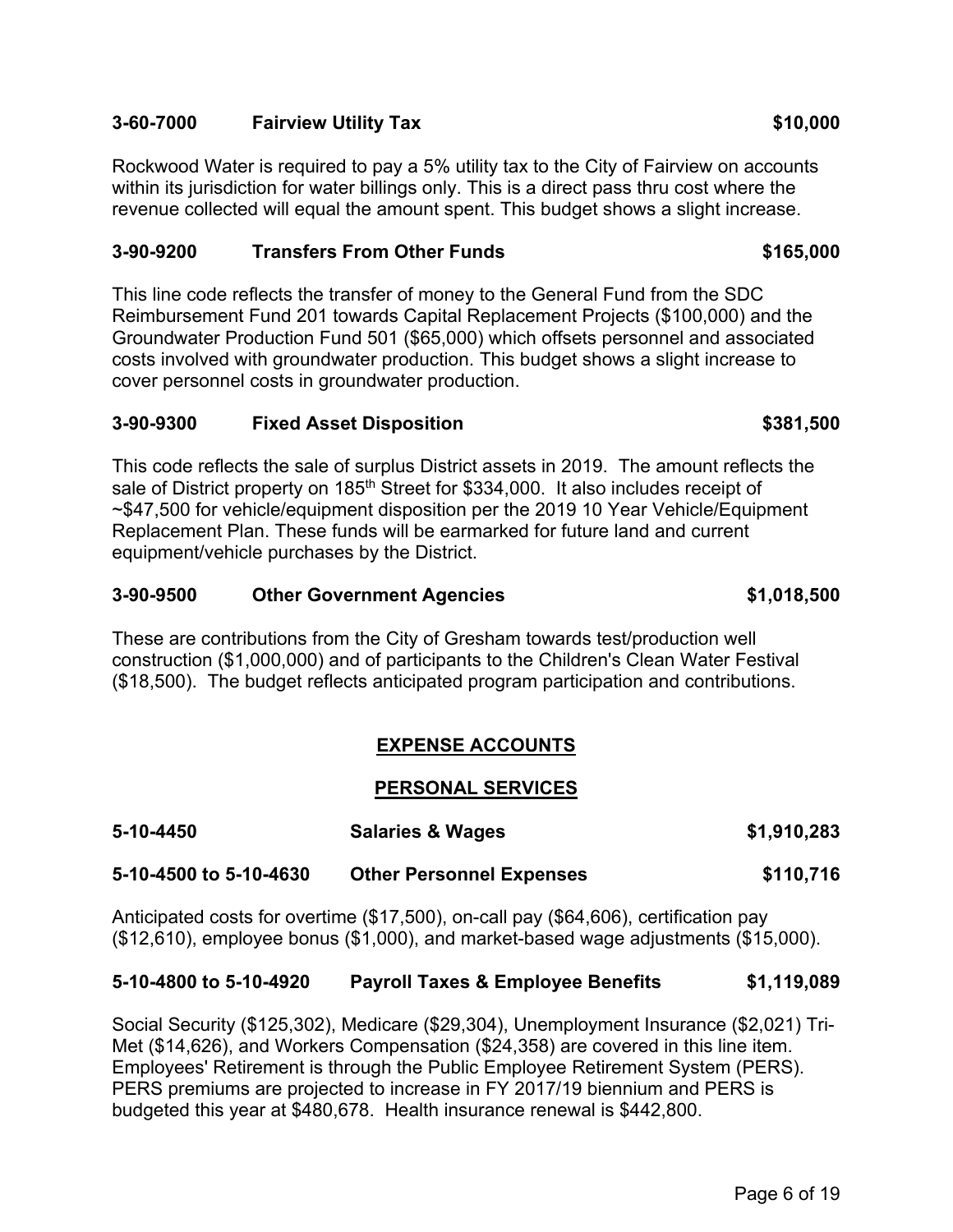## **MATERIALS & SERVICES**

## **5-20-5010 Water Purchased for Sale \$3,170,484**

We will purchase 3.80 million CCF (2.85 BG) from the City of Portland under the water sales agreement. Our wholesale rate for FY 2019/20 is projected to be \$0.830 per CCF. This represents an increase of **13.5%** over FY 17/18 due to improvements to Portland's groundwater wells, an increase to Operation and Maintenance cost and an increase to the rate of return spread among all wholesale users.

## **5-20-5110 Contract Services \$84,190**

This represents the annual contract for billing and support services. Chaves Consulting provides the District's billing service and will also be hosting billing information offsite. PavelComm is the District's service provider for computer system monitoring, updates, and security. Contract paving, miscellaneous consulting, daily off-site data storage (replication) and website maintenance is also added to this line code.

## **5-20-5120 Technical & Consulting \$23,000**

This primarily funds the annual update of the Financial Plan and miscellaneous survey/consulting/technical assistance. This line item also funds specialty reviews regarding test well development and future land purchases.

### **5-20-5130 Auditing \$17,140**

This is the third year of the three-year contract with Pauly, Rogers and Co., PC, the District's independent financial audit firm. This code also includes the annual fee to the State of Oregon for review of our financial reports (\$500).

### **5-20-5140 Legal Services \$100,000**

The proposed level is the same as the current fiscal year. The amount represents legal services for General Counsel and employment related matters.

### **5-20-5210 Telephone/Cell Phone \$30,600**

This line code funds expenses related to office telephones, cellular service, data cards, tablet communication. It is not related to telemetry and SCADA control. Budget reflects slight decrease due to removal of data card charges.

| 5-20-5220 | <b>Sewer/Storm Water</b>    | \$4,700  |
|-----------|-----------------------------|----------|
| 5-20-5230 | <b>Heating/Electricity</b>  | \$25,000 |
| 5-20-5310 | <b>Engineering Supplies</b> | \$500    |

Supplies specific to the engineering department are included here. Special paper, plotter pens, truck maps, large plots, etc.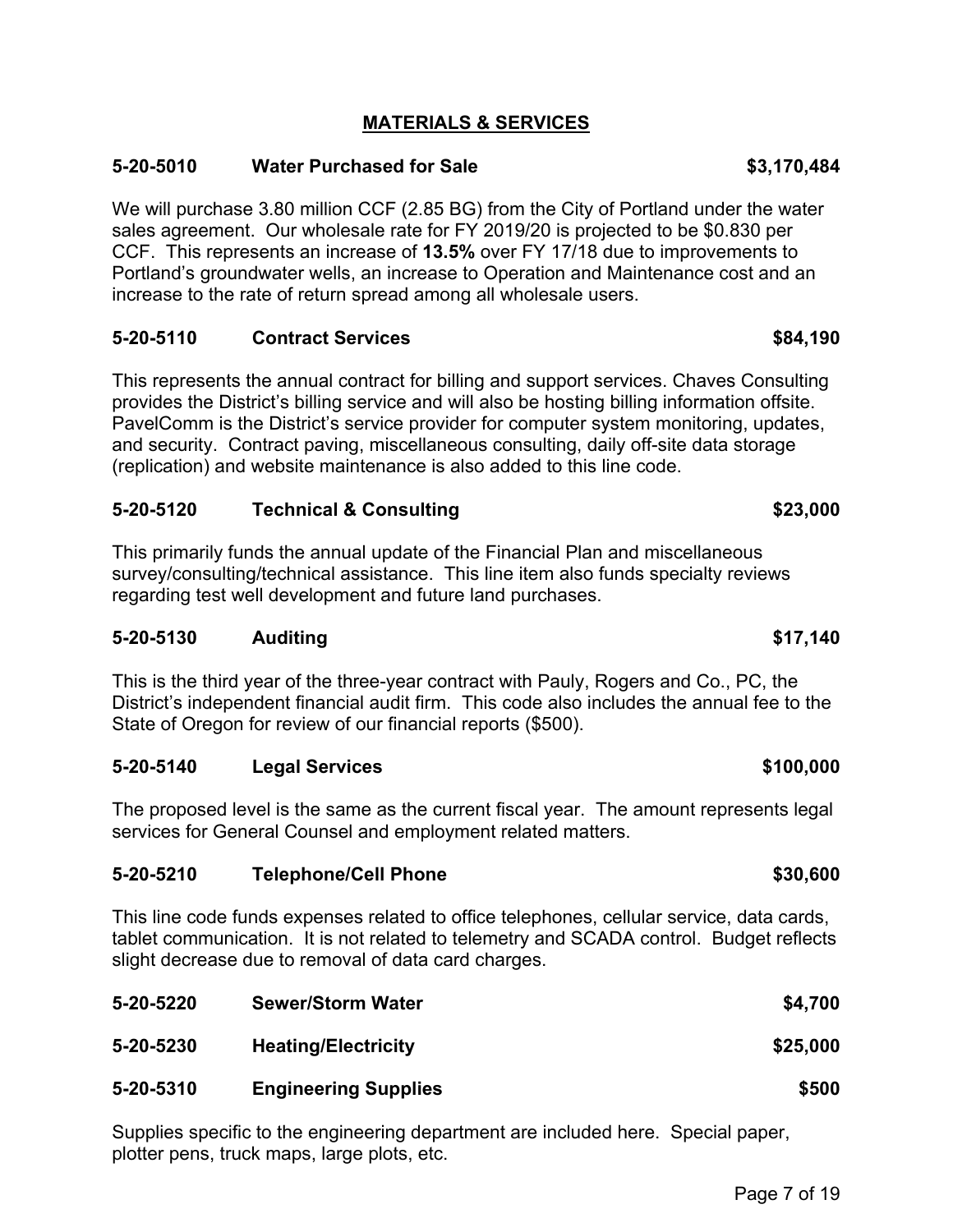## **5-20-5320 Office Supplies \$29,000**

All office supplies are included in this budget line. Examples are: billing supplies, late notices, door hangers, envelopes, stationery, computer supplies, printer supplies, copier supplies, fax supplies, green bar computer paper, pens, tablets, pencils, paper clips, rubber bands, storage boxes, mailing supplies. This line code provides funds for District water conservation brochures, lead/copper notices and District's Consumer Confidence Report.

## **5-20-5330 Postage \$44,300**

This category covers sending out bills, late notices and miscellaneous daily mailings. Budget reflects recent trend and to reduce the annual mailing of the District's Consumer Confidence Report which is being posted on the District's website.

### **5-20-5410 Conservation \$69,950**

This line funds our Toilet Rebate programs (\$3,000 single family; \$3,000 multi-family, commercial and non-profit); Children's Clean Water Festival (\$35,600); School Programs (34 assemblies \$11,000); conservation devices/brochures/supplies (\$9,000); emergency preparedness (\$5,000); school grants (\$2,250); and District events, donations and meetings (\$1,100).

### **5-20-5420 Elections & Legal Advertising \$3,500**

This budget will cover a variety of ads: bids, proposal solicitations, personnel recruitments, Board meetings, budget hearings, lead/copper outreach and newspaper ads.

#### **5-20-5430 General Insurance \$85,000**

This covers all insurance related to District liability and property and does not include employee health benefits. Slight increase based on new premium and two deductible events.

#### **5-20-5440 Safety Gear & Equipment \$23,000**

Safety equipment and supplies required by OSHA including such things as gloves, eye protection, respiratory masks, ear protection, first aid supplies, foot protection, hard hats, shoring and safety vests. Slight increase based on experience.

### **5-20-5450 Training & Education \$31,500**

This budget line includes attending the AWWA conference, AWWA/PNWS conference, SDAO conference, OGFOA conference, OSHA safety conferences, OPUDA conference, Short School for field personnel, and miscellaneous seminars for computer training, customer service training, etc. Remains the same based on history.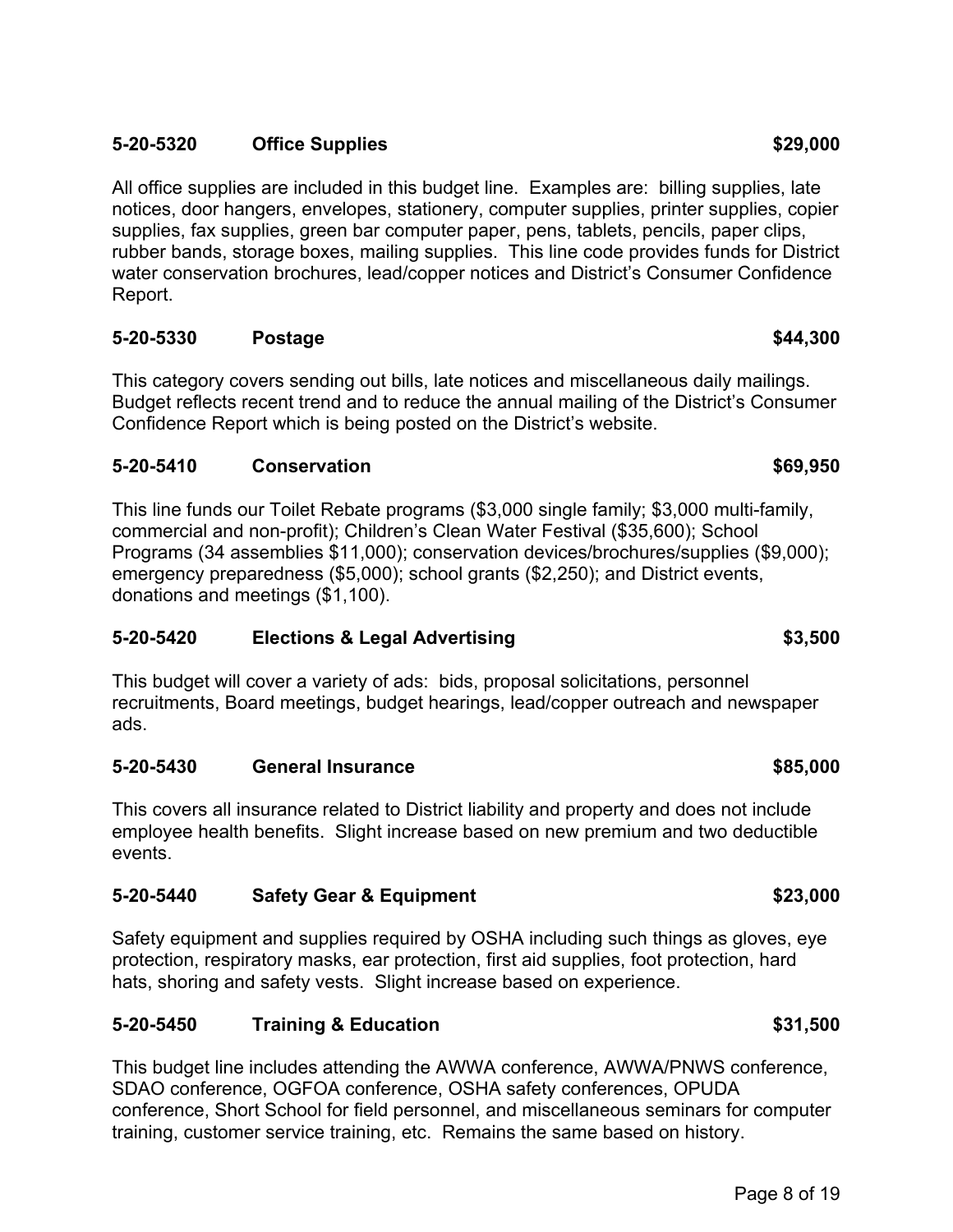## **5-20-5460 Dues, Licenses & Subscriptions \$87,220**

Includes membership dues to Regional Water Providers Consortium, SDAO, Metro Data, OPUDA, OGFOA, LGPI, GA, AWWA and PNWS subsection dues. In addition, subscriptions to the *Daily Journal of Commerce*, the *Gresham Outlook*, and the *Oregonian*. Increase due to addition of dues increase by Consortium, Form Link and Due Solution subscriptions, and Microsoft Office 365 licenses.

### **5-20-5470 Office Equipment \$7,500**

This line will pay for office equipment replacements costing less than \$5,000 each.

#### **5-20-5510 Computer/Office Equipment Maintenance \$8,800**

Maintenance of equipment including: copier, postage meter and miscellaneous small office equipment. Pavelcomm tech support was moved back to this line code for consistency from Line Code 5-20-5110 Contract Services

### **5-20-5520 Building & Grounds Maintenance \$74,320**

Includes grounds maintenance, tree removal, building & window cleaning, area rugs, carpet, & rug cleaning, cleaning supplies, paper products, etc., and miscellaneous inspections and repairs. Slight increase to cover inflationary adjustments.

### **5-20-5530 Shop Equipment Maintenance \$10,000**

Includes repairs and maintenance of non-office shop and building equipment. Slight decrease due to experience.

### **5-20-5540 Vehicle Maintenance \$35,000**

General maintenance and repairs to our vehicles, including heavy equipment such as backhoes and dump trucks. Expenditure pattern is sporadic, although preventive maintenance can be anticipated. Budget remains the same.

#### **5-20-5550 Tires \$8,000**

Anticipated cost of tires for all rolling stock. Slight increase due to anticipated needs.

#### **5-20-5560 Gasoline & Lubricants \$27,500**

Anticipated cost to fuel equipment and vehicles. Slight increase due to current expenditures.

#### **5-20-5570 Small Tools and Equipment \$10,000**

This line will pay for equipment items costing less than \$5,000 each. Slight increase due to current expenditures.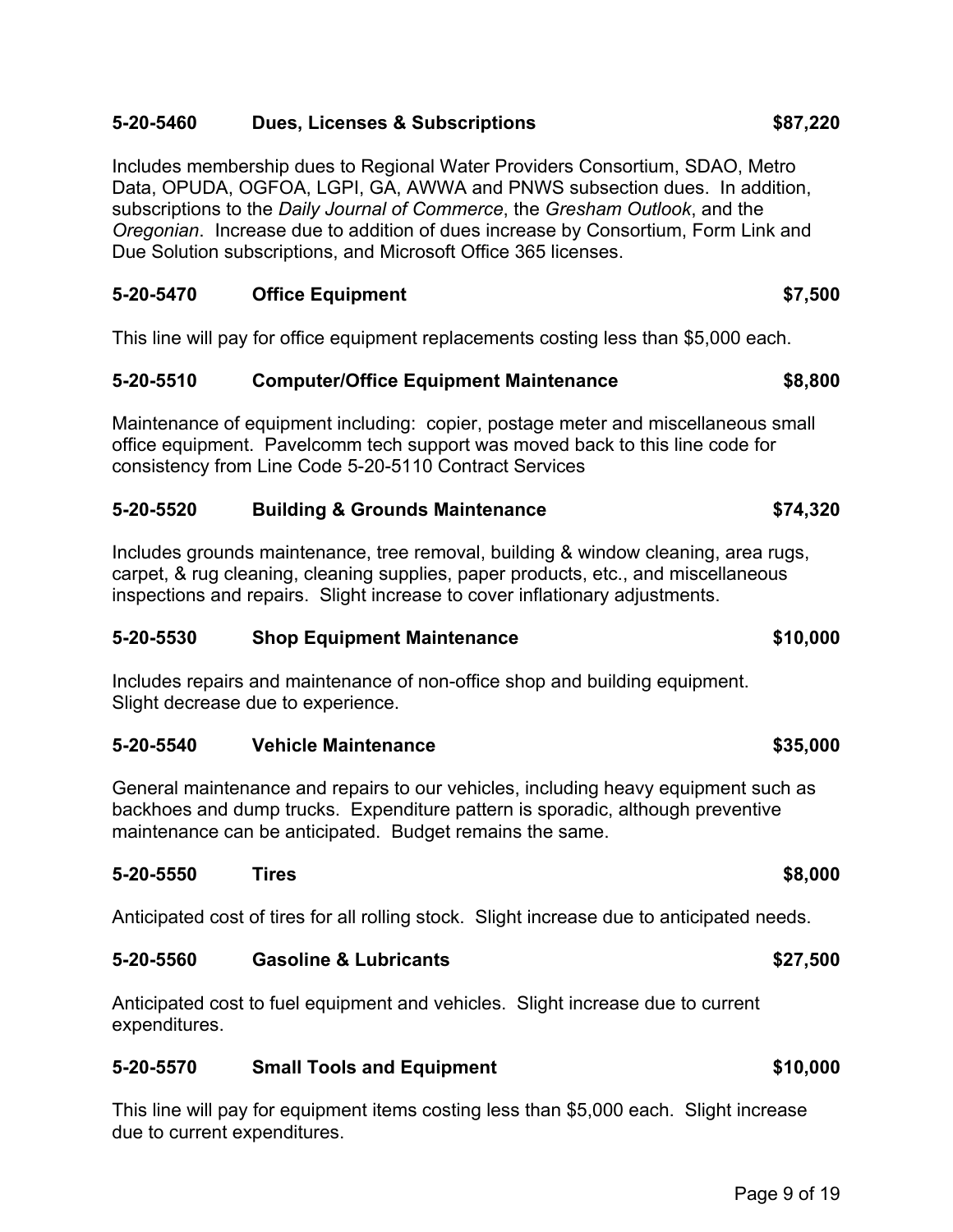### **5-20-5610 Utility Operating Supplies \$250,000**

Parts, pipe and materials for system repair and maintenance. Increased slightly to reflect recent history.

#### **5-20-5620 Water Testing & Other EPA Requirements \$23,000**

Expense of water testing and samples as mandated by the federal government. Budget remains the same.

### **5-20-5625 Water Quality & Notices \$6,000**

This line item covers the Consumer Confidence Report and lead/copper brochure. We will do all work on these documents in-house. This includes CCR postcard mailing, which enables us to do an electronic CCR. Slight increase.

#### **5-20-5630 Reservoir Maintenance \$10,000**

This includes basic repairs of pumps and valves or any other unanticipated expense. Unchanged.

#### **5-20-5640 Meter Maintenance \$40,000**

Replacement of existing meters and related equipment due to age, declining reliability, and breakage; large meter asset management. Increased to reflect greater large meter maintenance activity.

### **5-20-5650 Fire Hydrant Maintenance \$2,500**

Allowance for unexpected repairs. Budget level is increased slightly.

#### **5-20-5660 Telemetry \$21,700**

Telephone expense and other repairs throughout the telemetry system. Budget level is increased slightly to reflect inflation.

#### **5-20-5670 Pumping \$43,300**

This is electrical expense for pumping at all sites except groundwater activity which is tracked separately. Budget is increased to reflect current levels of expenditures.

#### **5-20-5710 Board Meeting Fees \$8,000**

Allows for regular Board meetings, consortium meetings, special meetings and MetroEast media expenses. Budget is slightly increased.

#### **5-20-5720 Directors' Expense \$28,000**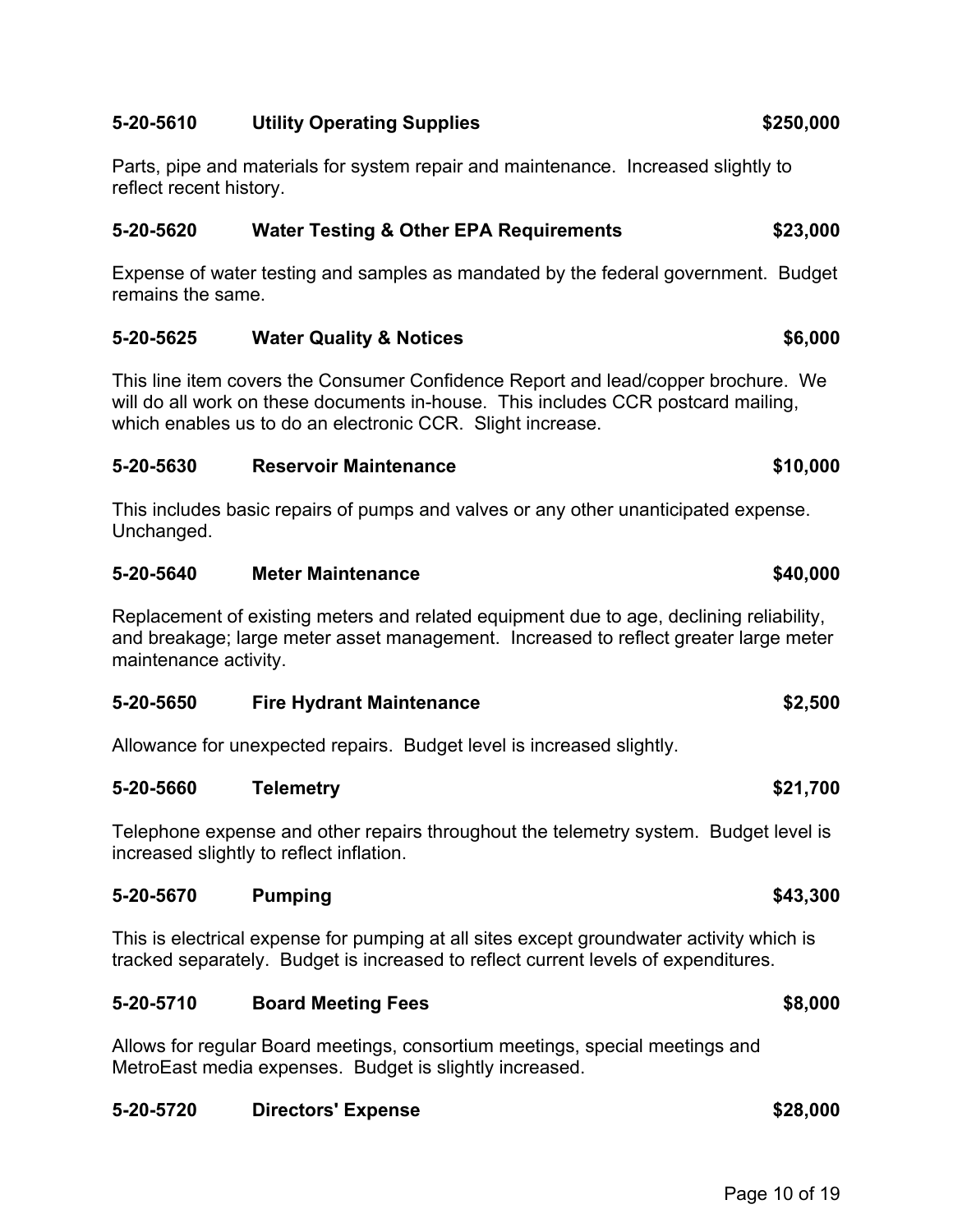Miscellaneous expenses directly related to the Board of Directors, including attendance at conferences such as AWWA and SDAO. Budget remains unchanged.

#### **5-20-5730 Manager's Expense \$3,000**

Allowance for General Manager's miscellaneous expenditures relating directly to conducting District business. Budget remains unchanged.

#### **5-20-5740 General Office \$62,400**

This line code funds annual bond administration costs, bank card and credit card fees, Veri-check, AMEX and pool fees. The budget is increased to reflect recent history.

## **5-20-5760 Debt Collection Expense \$35,000**

This budgeted amount is adjusted at year-end based on current and historical financial information. This budget is unchanged and reflects history.

| 5-20-5770 | <b>Gresham Utility Tax</b>                  | \$320,000 |
|-----------|---------------------------------------------|-----------|
|           | This tax is charged by the City of Gresham. |           |

| 5-20-5780 | <b>Portland Utility Tax</b> | \$140,000 |
|-----------|-----------------------------|-----------|

This tax is charged by the City of Portland.

| 5-20-5790 | <b>Fairview Utility Tax</b> | \$10,000 |
|-----------|-----------------------------|----------|
|           |                             |          |

This tax is charged by the City of Fairview.

**5-20-5800 Customer Assistance \$35,000** 

Participation in the program remained steady in 18/19. Budget remains the same.

#### **5-20-5820 Taxes & Assessments \$3,100**

This is for Multnomah County Drainage District #1 property taxes for District properties along Sandy Boulevard.

### **CAPITAL EXPENDITURES & TRANSFERS**

#### **5-40-6010 Water System \$5,043,160**

This line item covers the following capital improvement projects:

#### **Projects**

Test/Production Well \$3,000,000 GDMP Projects \$1,000,000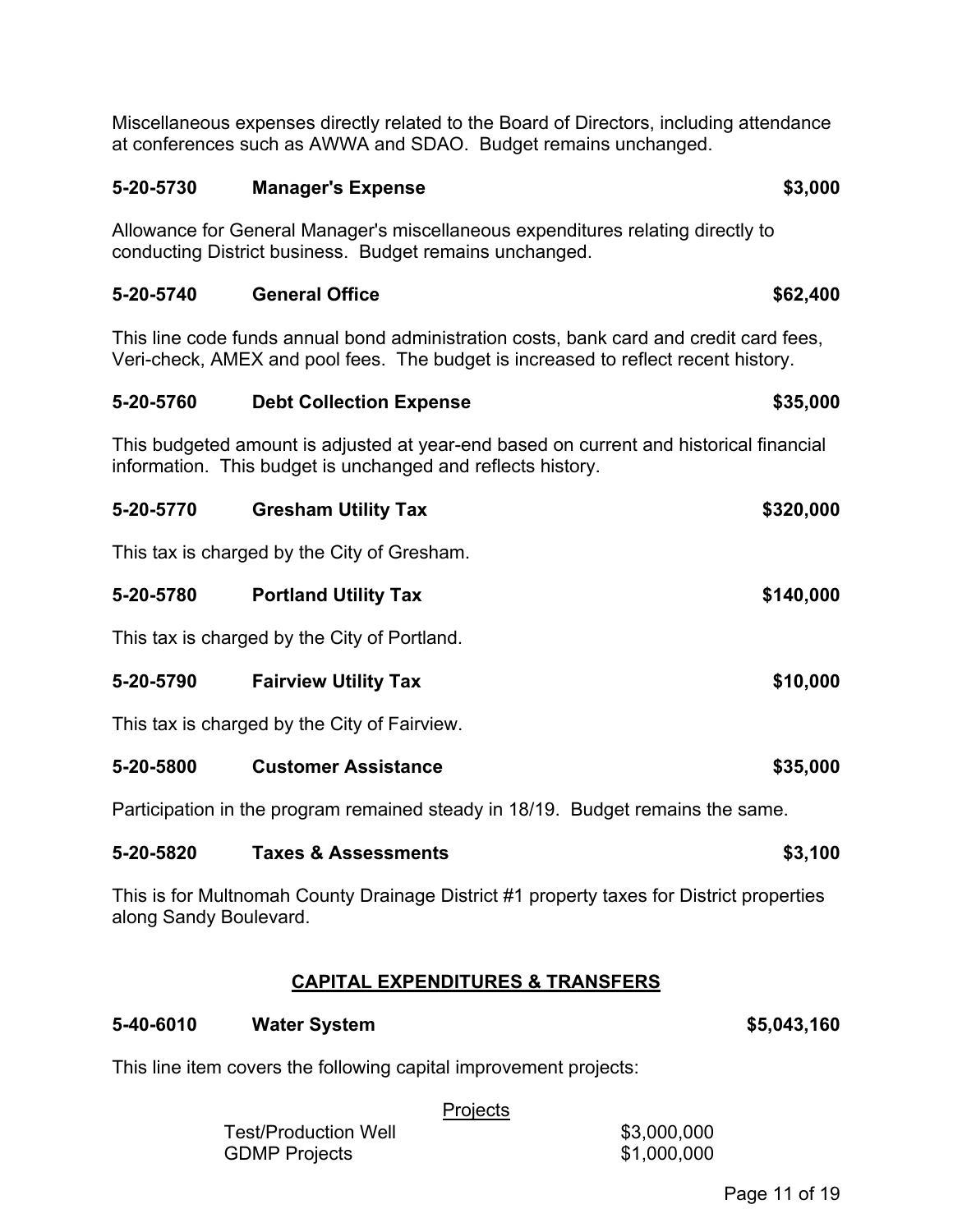|                                                                                                                                                                                                                                                                                                               | Steel 30, Phase 2: 4,817 If to 6" ductile<br>Fire Flow 20: ductile iron pipe<br>Steel 6: ductile iron pipe<br>Steel 7 & 8: ductile iron pipe<br>Specialty surveys and engineering | \$578,040<br>\$108,320<br>\$60,800<br>\$271,000<br>\$25,000 |  |
|---------------------------------------------------------------------------------------------------------------------------------------------------------------------------------------------------------------------------------------------------------------------------------------------------------------|-----------------------------------------------------------------------------------------------------------------------------------------------------------------------------------|-------------------------------------------------------------|--|
| 5-40-6020                                                                                                                                                                                                                                                                                                     | <b>Meters</b>                                                                                                                                                                     | \$20,000                                                    |  |
|                                                                                                                                                                                                                                                                                                               | Meters for new service installations. Budget is unchanged.                                                                                                                        |                                                             |  |
| 5-40-6030                                                                                                                                                                                                                                                                                                     | <b>Meter Upgrades</b>                                                                                                                                                             | \$8,000                                                     |  |
|                                                                                                                                                                                                                                                                                                               | Upgrade all meters as schedule and time dictate. Budget is unchanged.                                                                                                             |                                                             |  |
| 5-40-6110                                                                                                                                                                                                                                                                                                     | <b>Meter Equipment</b>                                                                                                                                                            | \$5,000                                                     |  |
|                                                                                                                                                                                                                                                                                                               | This is for unanticipated replacement of equipment. Budget is unchanged.                                                                                                          |                                                             |  |
| 5-40-6120                                                                                                                                                                                                                                                                                                     | <b>Shop Equipment</b>                                                                                                                                                             | \$5,000                                                     |  |
|                                                                                                                                                                                                                                                                                                               | This will fund unidentified items of equipment. Budget is unchanged.                                                                                                              |                                                             |  |
| 5-40-6130                                                                                                                                                                                                                                                                                                     | <b>Automotive/Equipment</b>                                                                                                                                                       | \$186,020                                                   |  |
| The 2019 10 Year Vehicle and Equipment Replacement Plan has now established a<br>replacement schedule for new and aging vehicles and rolling stock in the District. The<br>plan will anticipate the orderly and planned vehicle and equipment upgrades maximizing<br>the longevity of use and trade-in value. |                                                                                                                                                                                   |                                                             |  |
| 5-40-6140                                                                                                                                                                                                                                                                                                     | <b>Computer &amp; Office Equipment</b>                                                                                                                                            | \$25,000                                                    |  |
| Budget includes engineering file backup and replacement of four computers and<br>monitors.                                                                                                                                                                                                                    |                                                                                                                                                                                   |                                                             |  |
| 5-40-6210                                                                                                                                                                                                                                                                                                     | <b>Buildings</b>                                                                                                                                                                  | \$10,000                                                    |  |
|                                                                                                                                                                                                                                                                                                               | This is for plans for routine building upgrades. Budget is decreased.                                                                                                             |                                                             |  |
| 5-40-6220                                                                                                                                                                                                                                                                                                     | Land                                                                                                                                                                              | \$700,000                                                   |  |
| We would like to consider land purchase in proximity to District reservoirs. Budget is<br>the same as last year.                                                                                                                                                                                              |                                                                                                                                                                                   |                                                             |  |
| 5-60-7110                                                                                                                                                                                                                                                                                                     | <b>Transfer to Other Funds</b>                                                                                                                                                    | \$648,925                                                   |  |
| This is the amount necessary to transfer to the Debt Reserve Fund (\$468,925) and the<br>Groundwater Production Fund (\$180,000).                                                                                                                                                                             |                                                                                                                                                                                   |                                                             |  |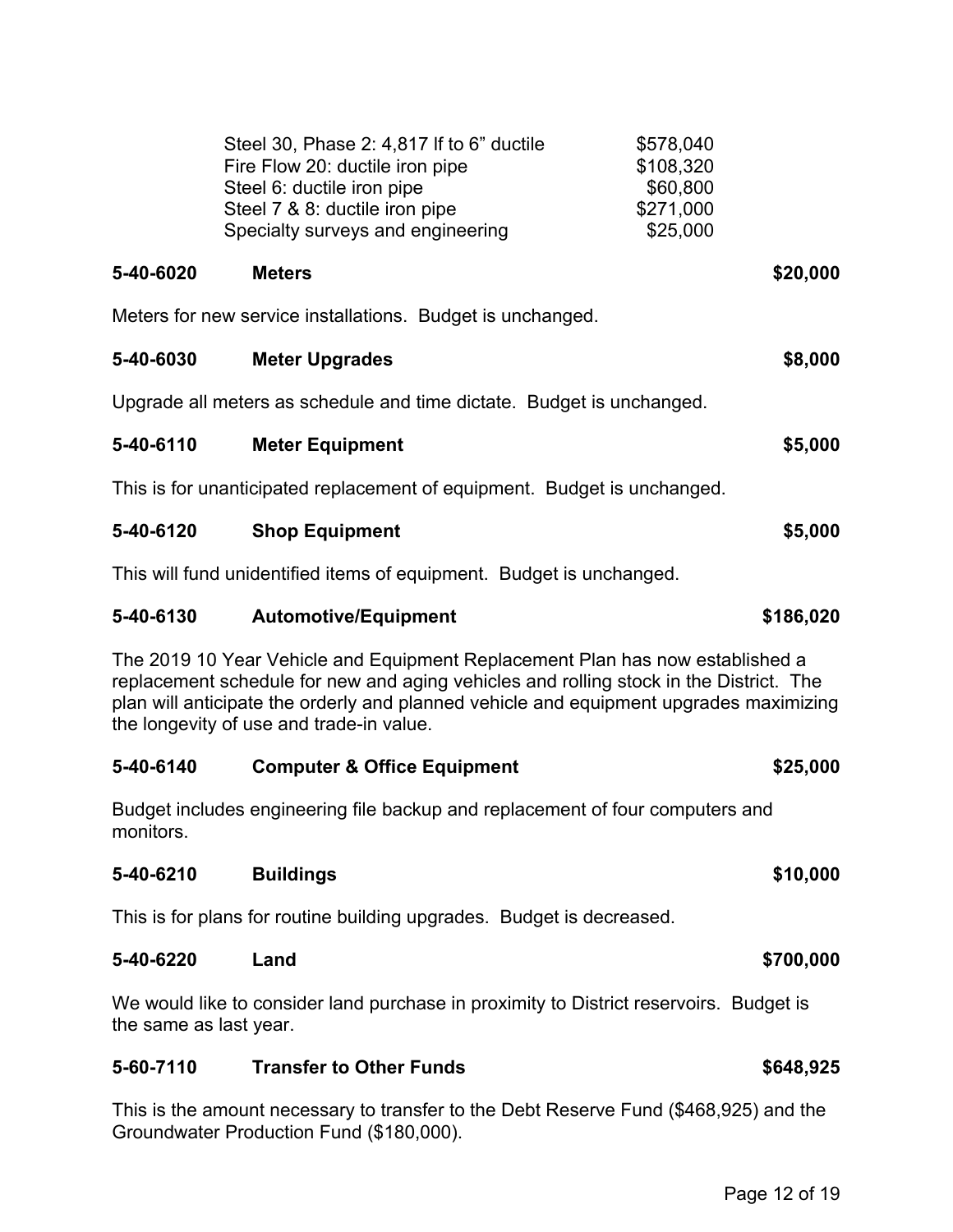## **5-70-7210 Contingency \$1,350,000**

This represents at least two months (60 days) of operating expenses (Personnel and Materials & Services) in keeping with policy established in the Financial Plan.

## **5-90-8010 Ending Fund Balance \$5,818,422**

The ending fund balance is projected by adding the beginning fund balance to anticipated revenues and subtracting anticipated expenditures for the upcoming fiscal year. The Ending Fund Balance plus Contingency provides approximately 319 days of operation (Personnel and Materials & Services).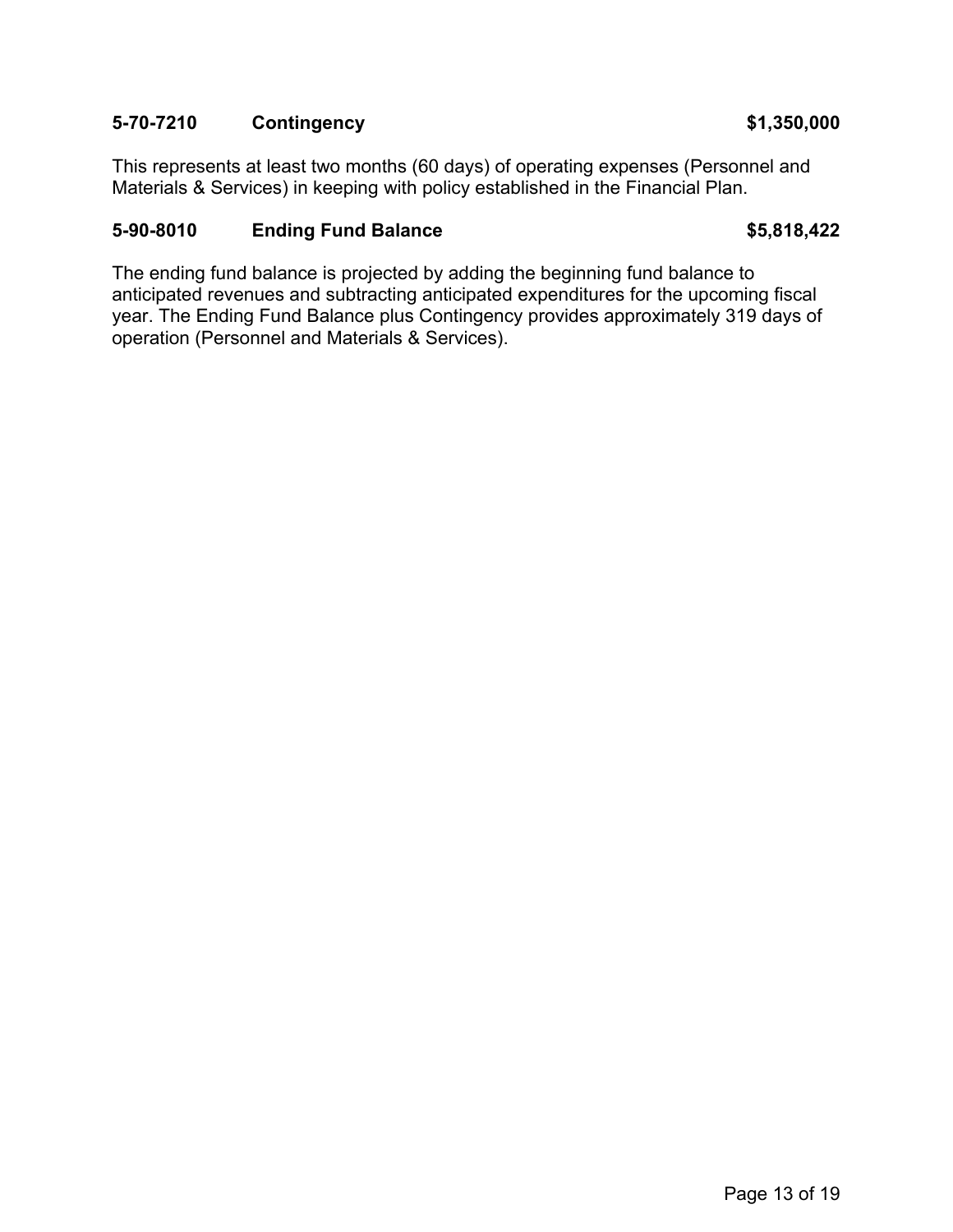#### **SYSTEM DEVELOPMENT FUND-REIMBURSEMENT Fund 201**

## **INCOME ACCOUNTS**

| 3-01-0101 | <b>Beginning Fund Balance</b>  | \$473,792 |
|-----------|--------------------------------|-----------|
| 3-40-4500 | <b>System Development Fees</b> | \$75,000  |

Because of the updated SDC methodology that went into place in FY 2015/16, the District budgets and accounts for Reimbursement and Improvement SDCs separately. Reimbursement SDCs will be used for normal capital replacement.

| 3-50-5100 | Interest Income | \$10,000 |
|-----------|-----------------|----------|
|           |                 |          |

Anticipated earnings on investments.

## **EXPENSE ACCOUNTS**

#### **5-60-7110 Transfer to Other Fund \$100,000**

Money transferred to the General Fund for reimbursement towards applicable capital replacement projects identified in Capital Line code 5-40-6010.

#### **5-90-8010 Ending Fund Balance \$458,792**

Page 14 of 19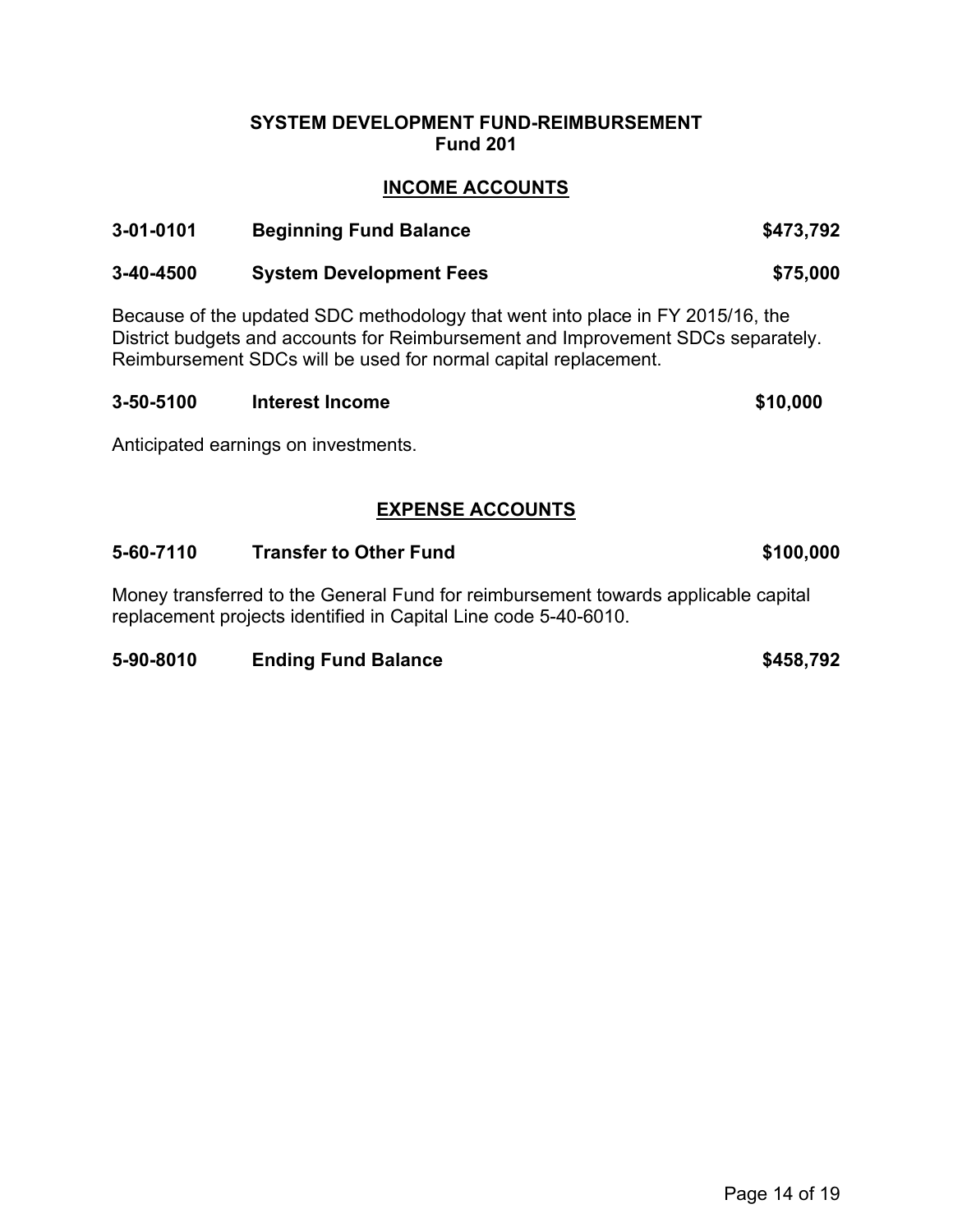## **SYSTEM DEVELOPMENT FUND-IMPROVEMENT Fund 202**

## **INCOME ACCOUNTS**

| 3-01-0101 | <b>Beginning Fund Balance</b>        | \$61,347 |
|-----------|--------------------------------------|----------|
| 3-40-4500 | <b>System Development Fees</b>       | \$12,500 |
| 3-50-5100 | Interest Income                      | \$750    |
|           | Anticipated earnings on investments. |          |

## **EXPENSE ACCOUNTS**

| 5-60-7110 | <b>Transfer to Other Fund</b> | \$0 |
|-----------|-------------------------------|-----|
|-----------|-------------------------------|-----|

Improvement SDCs will be transferred when the identified projects are scheduled to be built.

| 5-90-8010 | <b>Ending Fund Balance</b> | \$74,597 |
|-----------|----------------------------|----------|
|           |                            |          |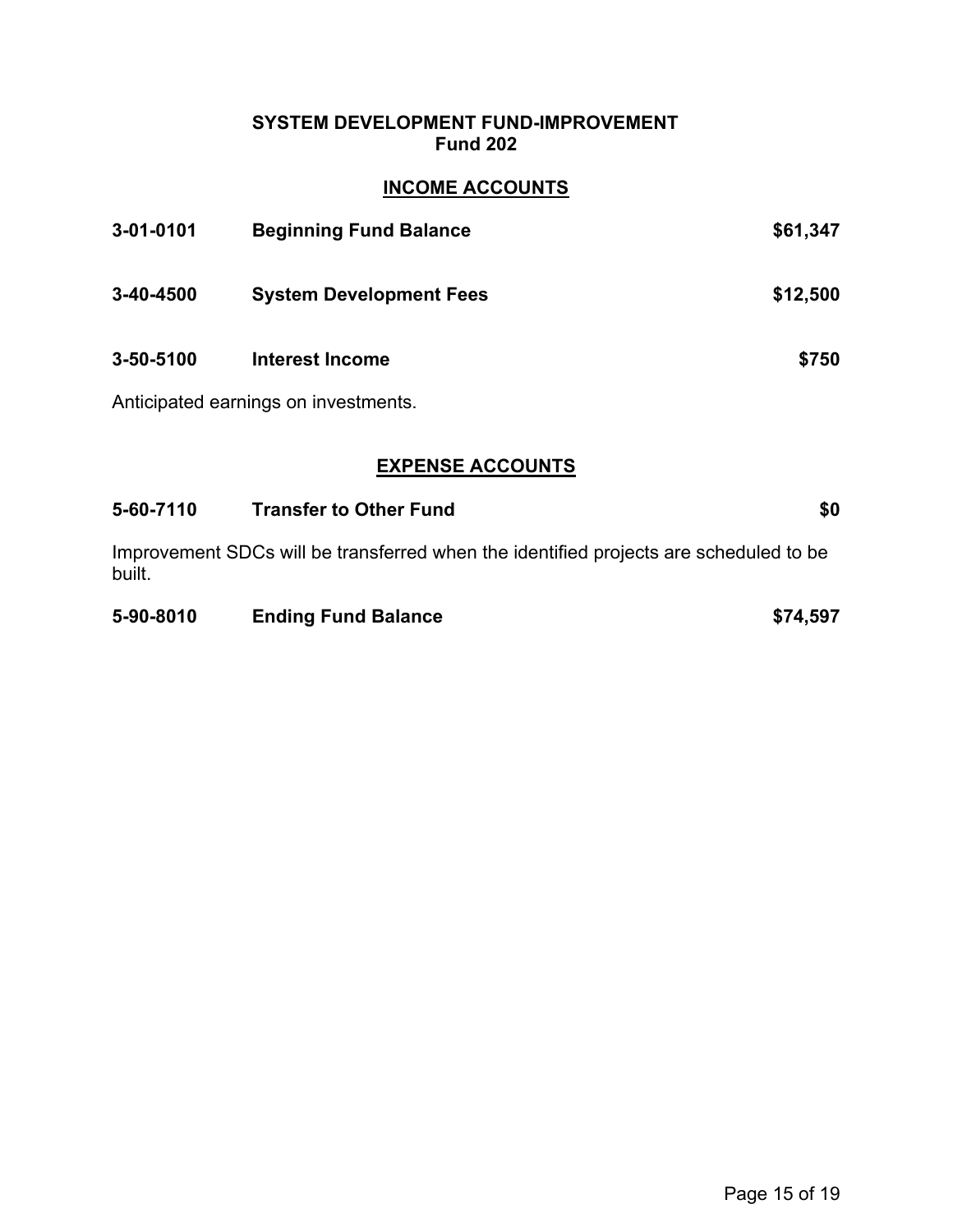### **DEBT RESERVE FUND Fund 301**

## **INCOME ACCOUNTS**

| 3-01-0101 | <b>Beginning Fund Balance</b>                                                                                                                                                                        | \$532,991 |
|-----------|------------------------------------------------------------------------------------------------------------------------------------------------------------------------------------------------------|-----------|
|           | This is the estimated beginning fund balance.                                                                                                                                                        |           |
| 3-50-5100 | <b>Interest Income</b>                                                                                                                                                                               | \$9,000   |
| 3-90-9200 | <b>Transfer from Other Funds</b>                                                                                                                                                                     | \$468,925 |
|           | This figure represents an amount necessary to provide for an adequate reserve<br>balance. At least one year's payment on bonded debt must be held here.                                              |           |
|           | <b>EXPENSE ACCOUNTS</b>                                                                                                                                                                              |           |
| 5-60-7110 | <b>Transfer to Debt Service Fund</b>                                                                                                                                                                 | \$468,925 |
| 5-90-8010 | <b>Ending Fund Balance</b>                                                                                                                                                                           | \$541,991 |
|           | The Ending Fund Balance will serve as our Bond Reserve to ensure adequate funds for<br>بالمستحين المممئة لملطا لمترام بالمطماء المسمة سمرها فمراسي والممسوح والمستحدث والمستحدث والمسار فاستحدث بماد |           |

payment of the principal and interest portion of long term debt due in the fiscal year. It provides a balance adequate to cover current obligations and provide a one-year cushion of funds available for future payments.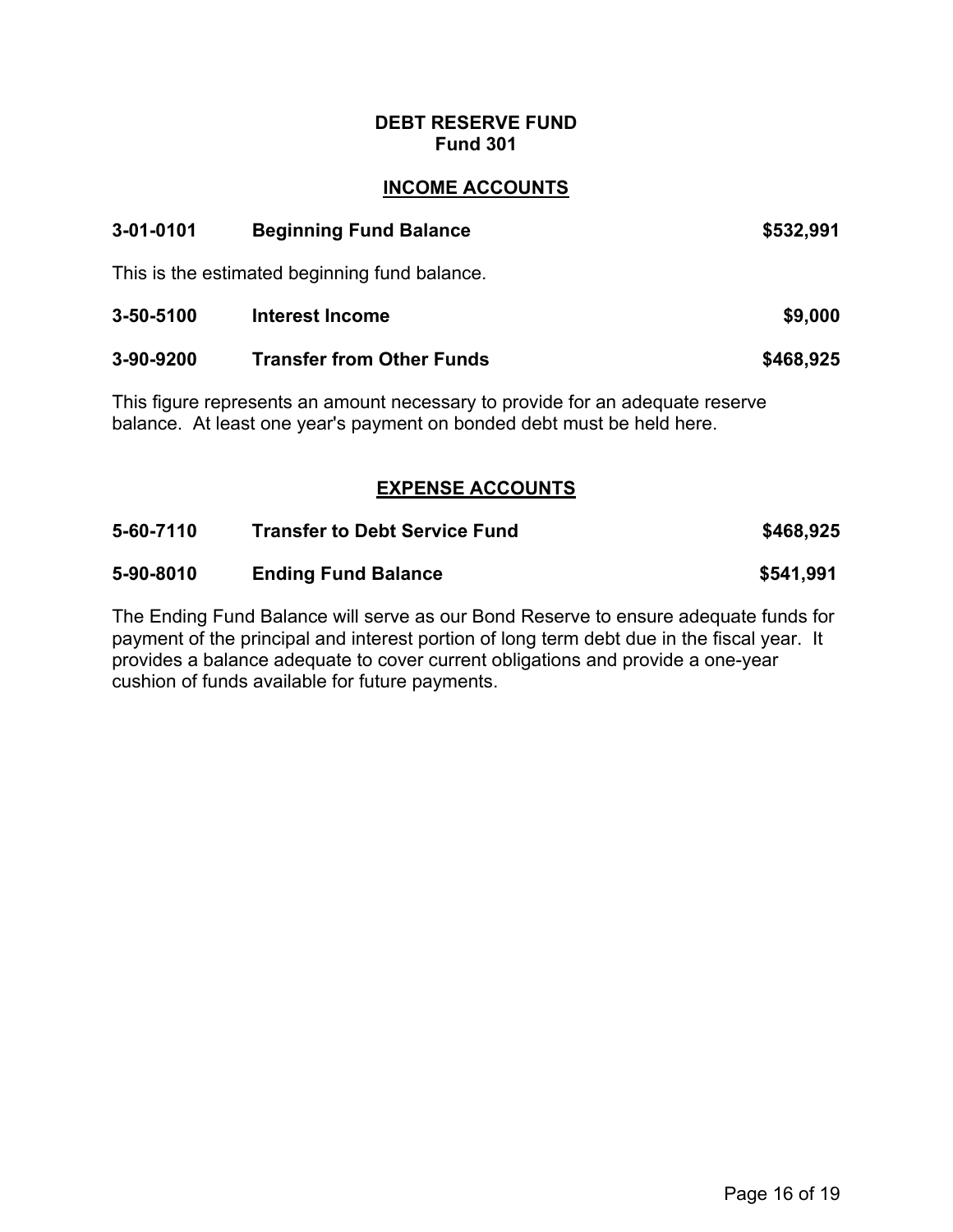## **DEBT SERVICE FUND Fund 401**

## **INCOME ACCOUNTS**

### **3-90-9200 Transfer from Other Fund \$468,925**

This is a transfer from the Debt Reserve Fund to make principal and interest payments.

## **EXPENSE ACCOUNTS**

| 5-50-7050 | <b>Payments on Financing</b> | \$280,000 |
|-----------|------------------------------|-----------|
| 5-50-7070 | Interest on Financing        | \$188,925 |

Payments will be made according to the Bond Amortization Schedule.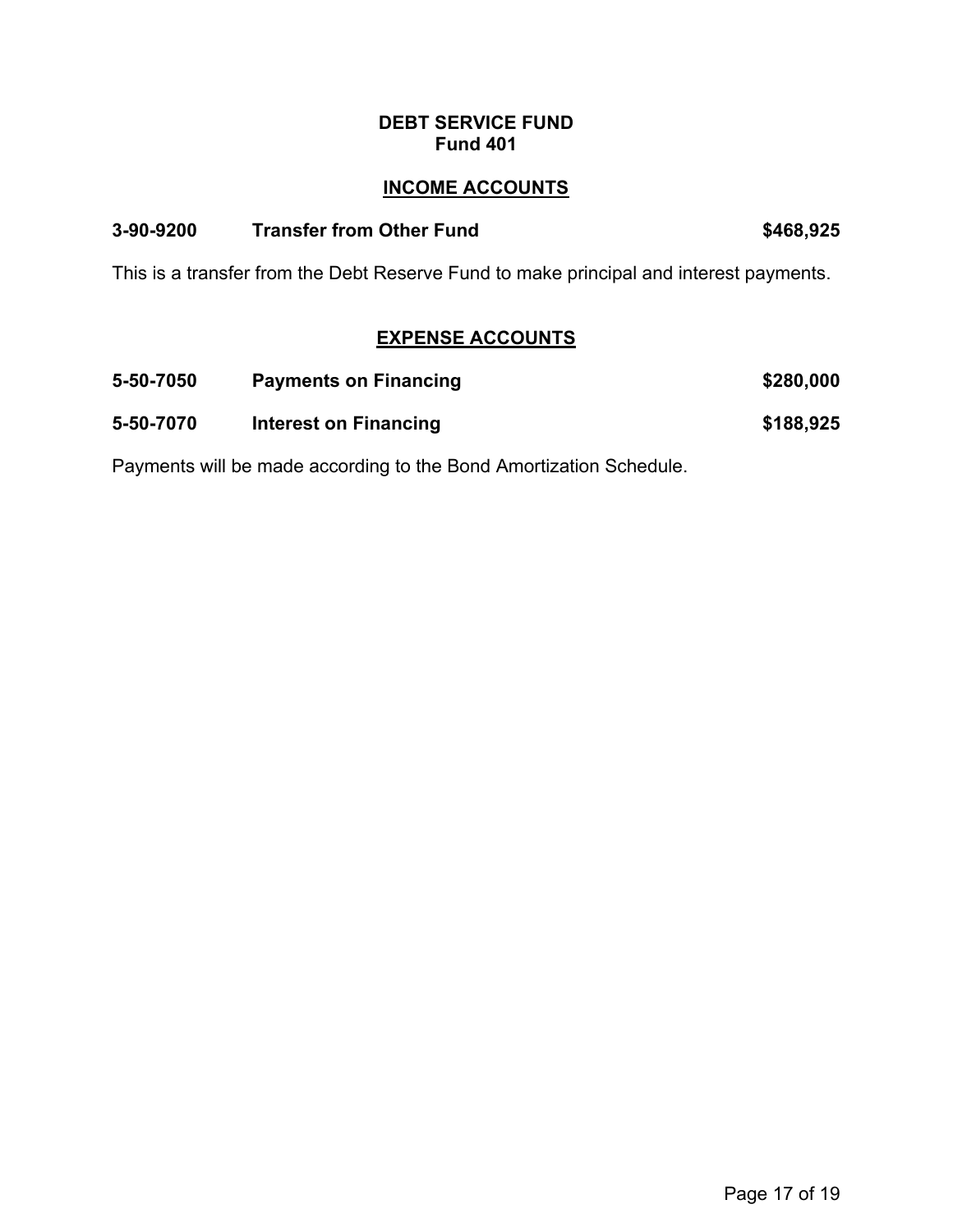### **GROUNDWATER PRODUCTION FUND Fund 501**

## **INCOME ACCOUNTS**

| 3-01-0101       | <b>Beginning Fund Balance</b> | \$240,531 |
|-----------------|-------------------------------|-----------|
| $3 - 50 - 5100$ | Interest Income               | \$3,000   |
| 3-90-9200       | <b>Inter-fund Transfer</b>    | \$180,000 |

Rockwood Water PUD's contribution for the cost of operation of the groundwater treatment facility from General Fund 101 Line code 5-60-7110.

| 3-90-9400 | City of Gresham | \$180,000 |
|-----------|-----------------|-----------|
|           |                 |           |

The City of Gresham will pay for half the cost of operation of the groundwater treatment facility.

## **EXPENSE ACCOUNTS**

## **5-20-5530 Equipment Maintenance \$125,000**

This line will cover the cost to maintain the treatment and booster pump facility. Increased to begin improvements identified in Groundwater Development Master Plan.

**5-20-5610 Operating Supplies \$25,000** 

This line will cover the cost of all supplies, including chlorine and ammonia, for the treatment facility. No change.

## **5-20-5615 Wellhead Protection \$70,000**

This line will pay for a portion of the Wellhead Protection Program administered by the City of Gresham. The Well Field Protection Area was expanded with the delineation of the future Cascade #6 well which will increase business surveillance activities.

## **5-20-5620 Testing \$5,000**

Pays for all testing of the treated water leaving the facility. No change.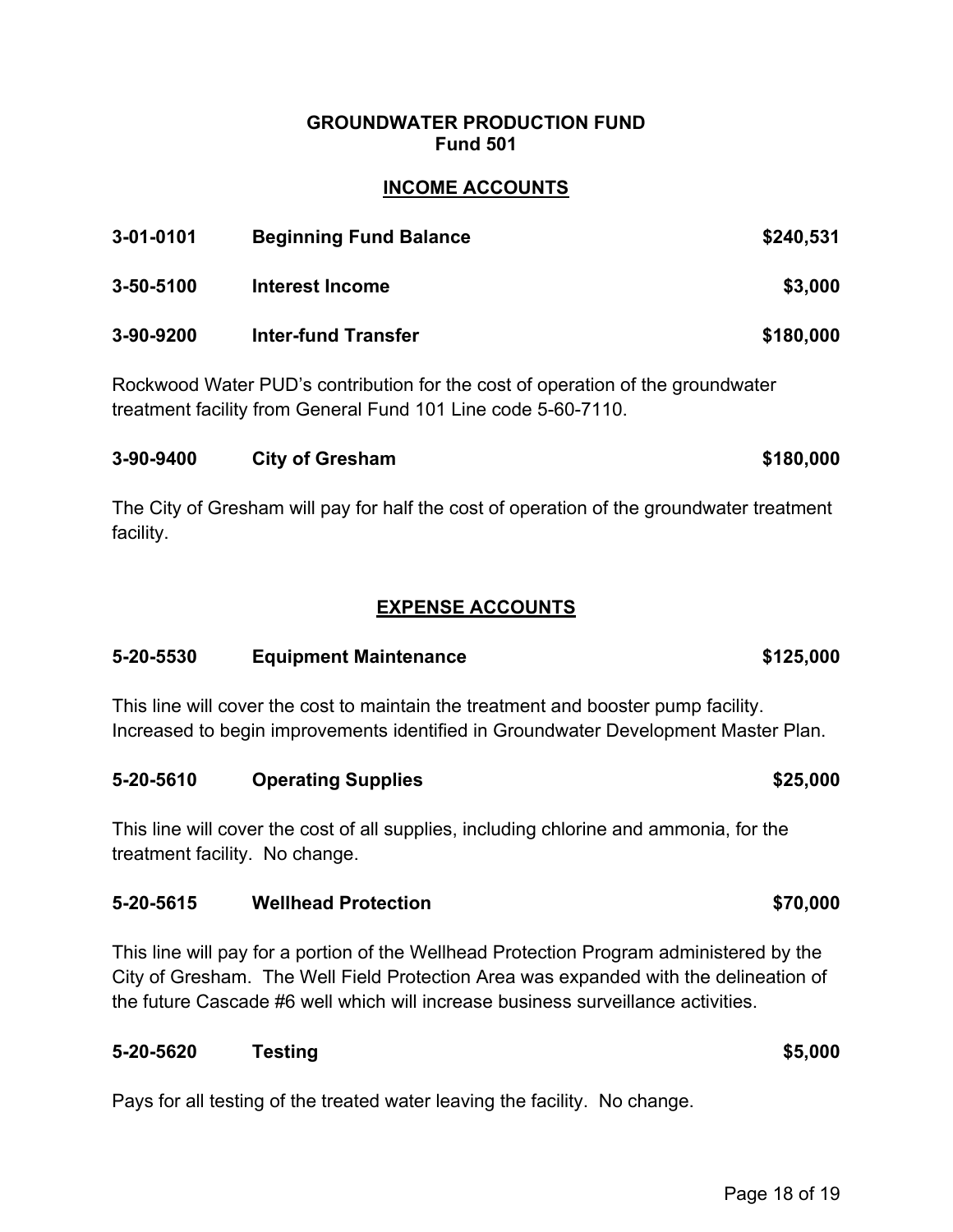| 5-20-5630 | <b>Reservoir Maintenance</b>                                                                                            | \$5,000   |
|-----------|-------------------------------------------------------------------------------------------------------------------------|-----------|
|           | This will fund routine annual maintenance of the Cascade reservoir.                                                     |           |
| 5-20-5670 | <b>Pumping</b>                                                                                                          | \$200,000 |
|           | This pays for all groundwater pumping costs. No change.                                                                 |           |
| 5-60-7110 | <b>Transfer to General Fund</b>                                                                                         | \$65,000  |
|           | This line offsets personnel operating costs and the cost of the groundwater SCADA<br>upgrade. Increase based on effort. |           |

# **5-90-8010 Ending Fund Balance \$108,531**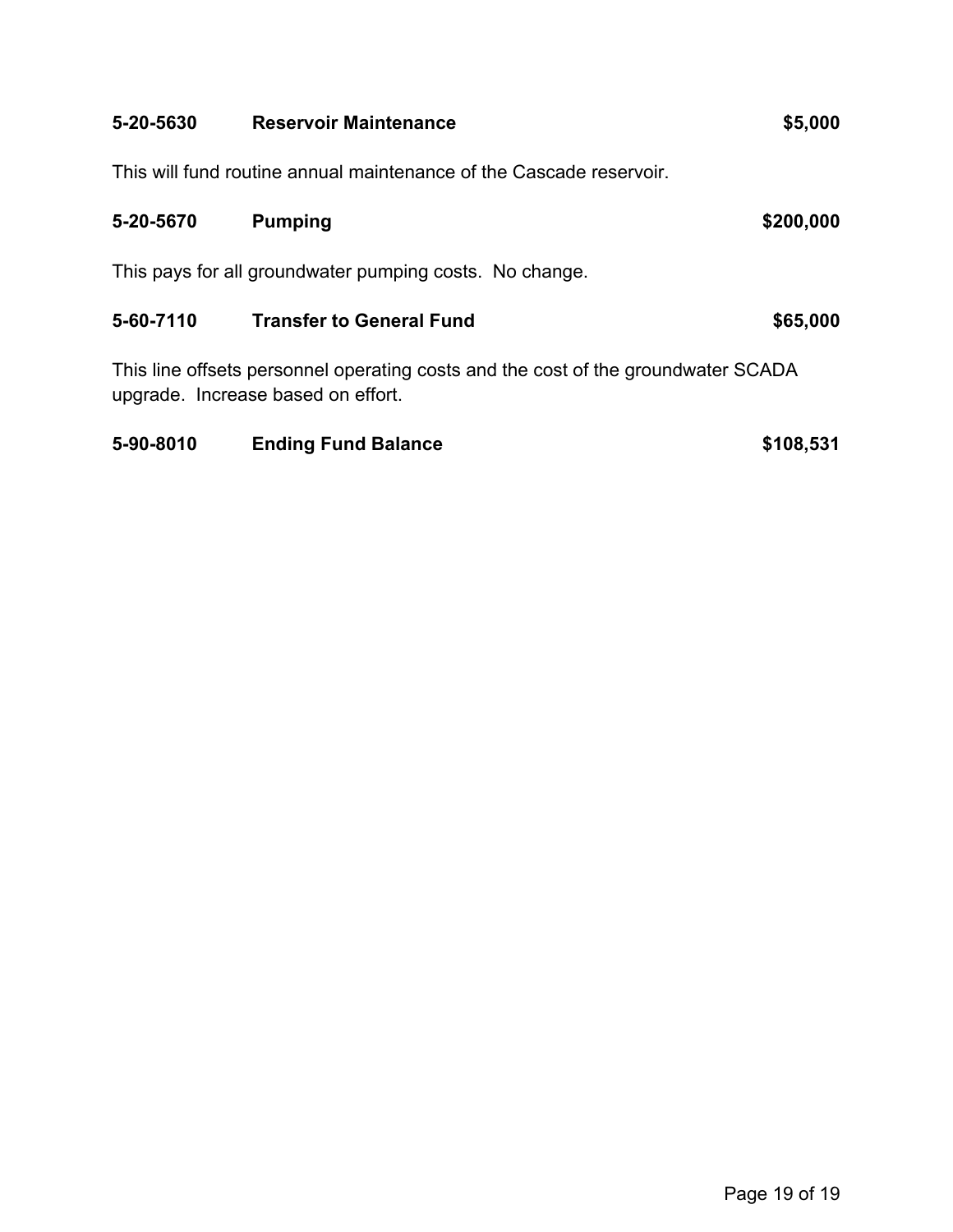| Rockwood Water PUD                                                   |                   |                    |                    |                   |                   |                    |                       |                    |              |  |
|----------------------------------------------------------------------|-------------------|--------------------|--------------------|-------------------|-------------------|--------------------|-----------------------|--------------------|--------------|--|
| Fiscal Year 2019/20 Five Year Line Code Comparisons                  |                   |                    |                    |                   |                   |                    |                       |                    |              |  |
|                                                                      | FY13/14           | FY14/15            | FY15/16            | FY16/17           | FY17/18           | FY18/19            | FY18/19               | FY19/20            | % Change     |  |
|                                                                      | Actual            | Actual             | Actual             | <b>Actual</b>     | Actual            | <b>Budget</b>      | End of Year           | Proposed           | FY18/19 vs   |  |
| ACCOUNT DESCRIPTION                                                  | Expenses          | Expenses           | Expenses           | Expenses          |                   |                    | Projections           |                    | FY19/20      |  |
| FUND 101 - GENERAL FUND                                              |                   |                    |                    |                   |                   |                    |                       |                    |              |  |
| 101 Beginning Fund Balance<br>INCOME ACCOUNTS<br>$\overline{ }$<br>w | \$4,286,295       | \$3,968,106        | \$5,586,013        | \$6,503,637       | \$7,617,479       | \$9,236,316        | \$10,153,575<br>Audit | \$10,086,957       | 9.2%         |  |
|                                                                      |                   |                    |                    |                   |                   |                    |                       |                    |              |  |
| 1100 Water Sales<br>$10 \,$<br>3                                     | 6,724,955         | 7,241,157          | 7,558,483          | 7,750,088         | 8,272,343         | 8,465,350          | 8,549,732             | 9,041,182          | 5.75%        |  |
| 2100 Backflow Charges<br>20<br>3                                     | 26,462            | 26,626             | 27,052             | 27,433            | 29,267            | 29,000             | 29,000                | 30,000             | 3.4%         |  |
| 2200 Set-up Fees                                                     | 23,500            | 23,625             | 27,775             | 26,000            | 23,805            | 30,000             | 30,000                | 30,000             | 0.0%         |  |
| 2300 Late Fees                                                       | 211,337           | 194,333            | 187,313            | 183,050           | 192,067           | 190,000            | 200,000               | 200,000            | 5.3%         |  |
| 4100 Service Installations<br>40<br>3                                | 60,520            | 156,317            | 108,882            | 101,312           | 112,763           | 110,000            | 110,000               | 120,000            | 9.1%         |  |
| 4200 Sub-Divison Projects                                            | 5,430             | 8,104              | 21,596             | 11,817            | 26,030            | 10,000             | 45,000                | 40,000             | 300.0%       |  |
| 4300 Other Service income                                            | 95,223            | 100,270            | 136,892            | 101,687           | 151,203           | 120,000            | 130,000               | 140,000            | 16.7%        |  |
| 5100 Interest Income<br>50<br>ω                                      | 13,118            | 14,524             | 25,495             | 50,835            | 119,570           | 80,000             | 200,000               | 200,000            | 150.0%       |  |
| 5200 Rental Income                                                   | 39,240            | 39,240             | 35,970             | 42,664            | 49,680            | 49,680             | 49,680                | 49,680             | 0.0%         |  |
| 6100 Scrap Metal Sales<br>GO<br>3                                    | 10,051            | 15,115             | 6,360              | 5,762             | 11,776            | 10,000             | 9,000                 | 10,000             | 0.0%         |  |
| 6200 Construction Plan Sales                                         | 105               | 240                | 105                |                   | 50                |                    |                       |                    |              |  |
| 6600 Other Misc. Income<br>6800 Gresham Utility Tax                  | 14,423<br>256,857 | 17,803             | 17,016             | 39,885<br>283,406 | 25,718<br>295,954 | 24,000             | 28,000<br>310,000     | 28,000             | 16.7%        |  |
| 6900 Portland Utility Tax                                            | 90,934            | 257,525<br>113,149 | 286,547<br>107,517 | 112,157           | 123,537           | 135,000<br>310,000 | 135,000               | 140,000<br>320,000 | 3.2%<br>3.7% |  |
|                                                                      |                   |                    |                    |                   |                   |                    |                       |                    |              |  |
| 7000 Fairview Utility Tax                                            | 4,635             | 5,350              | 5,949              | 5,482             | 10,180            | 8,500              | 9,500                 | 10,000             | 17.6%        |  |
| 9200 Interfund Transfers<br>90<br>З                                  | 307,000           | 2,044,670          | 132,000            | 47,920            | 145,000           | 145,000            | 145000                | 165,000            | 13.8%        |  |
| 9300 Fixed Asset Disposition                                         |                   | 33,900             |                    |                   | 590,878           | 230,000            | 25,000                | 381,500            | 65.9%        |  |
| 9500 Other Government Agencies                                       | 15,000            | 17,500             | 20,000             | 17,500            | 18,500            | 1,518,500          | 26,000                | 1,018,500          | $-32.9%$     |  |
|                                                                      |                   |                    |                    |                   |                   |                    |                       |                    |              |  |
| Revenue                                                              | 12,185,085        | 14,277,554         | 14,290,965         | 15,310,635        | 17,815,800        | 20,701,346         | 20,184,487            | 22,010,819         | 6.3%         |  |
| EXPENSE ACCOUNTS                                                     |                   |                    |                    |                   |                   |                    |                       |                    |              |  |
| 4450 Salaries/Wages<br>$\overline{a}$<br>LN                          | 1,349,322         | 1,350,453          | 1,453,008          | 1,498,425         | 1,607,835         | 1,719,334          | 1,700,000             | 1,910,283          | 11.1%        |  |
| 4500 Office Overtime                                                 | 449               | 331                | 111                | 573               | 505               | 1,000              | 1,400                 | 1,500              | 50.0%        |  |
| 4550 Field Overtime                                                  | 14,094            | 15,680             | 15,429             | 17,605            | 11,927            | 19,000             | 14,500                | 16,000             | $-15.8%$     |  |
| 4600 On Call Pay                                                     | 7,283             | 19,450             | 36,286             | 52,767            | 51,065            | 55,723             | 54,500                | 64,606             | 15.9%        |  |
| 4610 Water Certifications                                            | 7.276             | 10,247             | 10,653             | 13,584            | 12,704            | 12,000             | 12,000                | 12,610             | 5.1%         |  |
| 4620 Employee Bonus                                                  | t,                |                    |                    |                   |                   | 1,000              | $\circ$               | 1,000              | 0.0%         |  |
| 4630 Market Based Wage Adjustment                                    |                   |                    |                    |                   |                   | 15,000             | $\circ$               | 15,000             | 0.0%         |  |
| 4800 Social Security                                                 | 84,928            | 82,950             | 90,278             | 97,426            | 103,500           | 110,448            | 105,500               | 125,302            | 13.4%        |  |
| 4810 Medicare                                                        | 20,190            | 20,344             | 22,169             | 23,082            | 24,547            | 25,831             | 26,000                | 29,304             | 13.4%        |  |
| 4820 Unemployment Insurance                                          | 15,316            | 5,653              | 3,088              | 3,091             | 1,262             | 1,778              | 1,700                 | 2,021              | 13.7%        |  |
| 4830 Tri-Met Payroll Tax                                             | 10,006            | 10,142             | 11,130             | 8,698             | 9,269             | 12,870             | 12,500                | 14,626             | 13.6%        |  |
| 4840 Workers Compensation                                            | 16,951            | 23,207             | 32,694             | 16,746            | 6,188             | 33,300             | 22,000                | 24,358             | $-26.9%$     |  |
| 4900 P.E.R.S                                                         | 195,594           | 187,964            | 240,902            | 274,593           | 331,530           | 385,634            | 375,000               | 480,678            | 24.6%        |  |
| 4920 Employee Insurance Expense                                      | 387,804           | 367,430            | 332,356            | 335,130           | 355,748           | 461,588            | 380,000               | 442,800            | $-4.1%$      |  |
|                                                                      |                   |                    |                    |                   |                   |                    |                       |                    |              |  |
| Personnel Services                                                   | 2,109,213         | 2,093,851          | 2,248,105          | 2,341,720         | 2,516,482         | 2,854,506          | 2,705,100             | 3,140,088          | 10.0%        |  |
|                                                                      |                   |                    |                    |                   |                   |                    |                       |                    |              |  |
|                                                                      |                   |                    |                    |                   |                   |                    |                       |                    |              |  |
| 5010 Water Purchase from Port<br>20<br>LN                            | 2,027,092         | 2,149,325          | 2,472,176          | 2,697,837         | 2,713,064         | 2,794,108          | 2,795,000             | 3,170,484          | 13.5%        |  |
| 5110 Contract Services                                               | 14,327            | 31,752             | 36,476             | 59,826            | 65,458            | 75,240             | 80,000                | 84,190             | 11.9%        |  |
| 5120 Technical & Consulting                                          | 52,916            | 40,706             | 42,049             | 19,716            | 25,851            | 22,000             | 10,000                | 23,000             | 4.5%         |  |
| 5130 Auditing                                                        | 8,050             | 18,390             | 13,235             | 14,646            | 15,990            | 15,500             | 15,500                | 17,140             | 10.6%        |  |
| 5140 Legal Services                                                  | 54,552            | 82,128             | 27,506             | 22,861            | 22,448            | 100,000            | 25,000                | 100,000            | 0.0%         |  |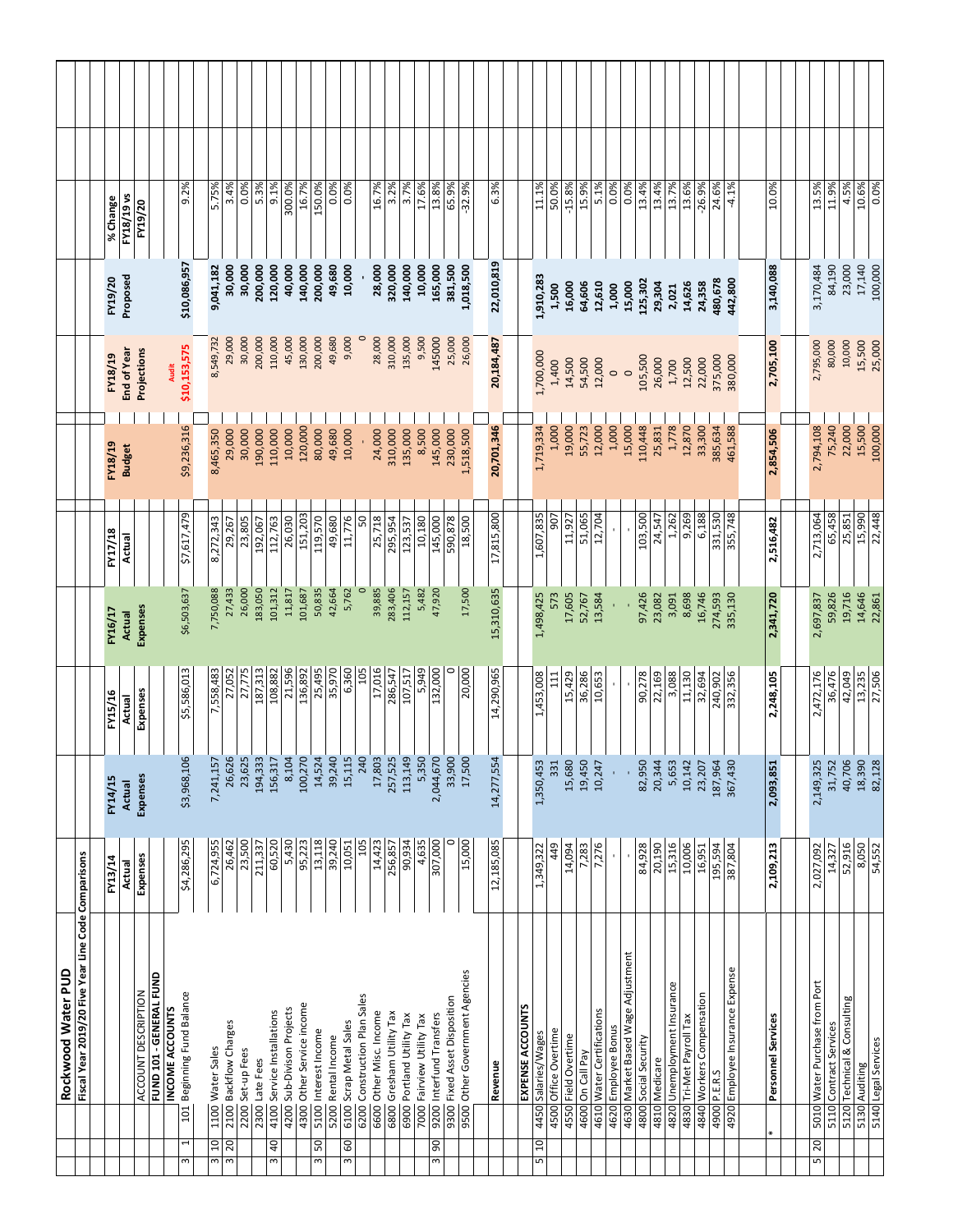| $-2.7%$           | 180,000           | 181,388           | 185,000           | 170,000           | 160,000          | 160,000          | 160,000          | 160,000          | *Groundwater                                                     |
|-------------------|-------------------|-------------------|-------------------|-------------------|------------------|------------------|------------------|------------------|------------------------------------------------------------------|
| 1.3%              | 468,925           | 463,125           | 463,125           | 461,450           | 463,925          | 465,113          | 465,575          | 485,325          | 7110 Transfers to Other Funds - * Debt                           |
| 7.5%              | 6,002,180         | 2,345,615         | 5,581,749         | 277,928           |                  | 1,141,491        |                  | 2,178,782        |                                                                  |
|                   |                   |                   |                   |                   | 559,553          |                  | 2,505,832        |                  |                                                                  |
| 0.0%              | 700,000           | 650,000           | 700,000           |                   |                  |                  |                  |                  |                                                                  |
| $-60.0%$          | 10,000            | 25,000            | 25,000            | 19,244            | 11,739           | 91,527           | 19,253           | 44,878           |                                                                  |
| $-52.8%$          | 25,000            | 53,000            | 53,000            | 55,985            | 80,662           | 73,025           | 42,292           | 20,410           | 6140 Computer/Office Equipment                                   |
| 105.1%            | 186,020           | 96,495            | 90,715            | c                 |                  | 9,400            | 47,226           | 67,555           | 6130 Automotive/Equipment                                        |
| 0.0%              | 5,000             | 5,000             | 5,000             | 4,395             |                  |                  | 18,742           |                  |                                                                  |
| 0.0%              | 5,000             | 5,000             | 5,000             | 0                 |                  |                  | 4,402            |                  |                                                                  |
| 0.0%              | 8,000             | 8,000             | 8,000             | 7,769             | 7,676            | 6,787            | 4,631            | 4,754            |                                                                  |
| $-60.0\%$         | 20,000            | 18,000            | 20,000            | 15,364            | 20,000           | 56,442           | 26,297           | 23,499           |                                                                  |
| 7.9%              | 5,043,160         | 1,485,120         | 4,675,034         | 175,171           | 439,476          | 904,310          | 2,342,989        | 2,017,686        |                                                                  |
|                   |                   |                   |                   |                   |                  |                  |                  |                  |                                                                  |
| 10.7%             | 5,051,204         | 4,402,302         | 4,564,098         | 4,232,364         | 4,132,866        | 3,772,618        | 3,466,285        | 3,283,658        | Material and Services                                            |
| 0.0%              | 3,100             | 3,100             | 3,100             | 2,725             | 2,943            |                  |                  |                  | 5820 Taxes and Assessments                                       |
| 0.0%              | 35,000            | 25,000            | 35,000            | 20,128            | 25,956           | 28,177           | 12,191           | 11,396           |                                                                  |
| 17.6%             | 10,000            | 8,500             | 8,500             | 10,198            | 5,481            | 5,943            | 5,350            | 4,627            |                                                                  |
| 3.7%              | 140,000           | 135,000           | 135,000           | 121,393           | 111,624          | 106,663          | 112,433          | 97,243           |                                                                  |
| 3.2%              | 320,000           | 310,000           | 310,000           | 294,745           | 282,824          | 285,902          | 256,271          | 256,415          |                                                                  |
| 0.0%              | 35,000            | 15,000            | 35,000            | 10,729            | 21,471           | 29,022           | 32,337           | 32,886           |                                                                  |
| 1.1%              | 62,400            | 54,000            | 61,700<br>$\circ$ | 51,368<br>34      | 52,046<br>43     | 46,359<br>23     | 40,676<br>38     | 40,003<br>25     |                                                                  |
| 0.0%              | 3,000             | 2,500             | 3,000             | 2,877             | 1,203            | 1,584            | 1,034            | 986              |                                                                  |
| 0.0%              | 28,000            | 25,000            | 28,000            | 23,956            | 12,536           | 12,553           | 12,793           | 13,447           | 5730 Manager's Expense                                           |
| 2.6%              | 8,000             | 4,000             | 7,800             | 3,979             | 3,800            | 3,550            | 3,250            | 3,250            | 5710 Board Meeting Fees                                          |
| 7.0%              | 43,300            | 45,000            | 40,450            | 43,935            | 35,222           | 29,377           | 24,338           | 29,158           |                                                                  |
| 25.0%<br>1.2%     | 2,500<br>21,700   | 18,000            | 2,000<br>21,450   | 1,748             | 1,880<br>11,658  | 1,026<br>1,803   | 4,129<br>1,828   | 2,736<br>7,526   | 5650 Hydrant Maintenance                                         |
| 33.3%             | 40,000            | 40,000            | 30,000            | 14,695            | 16,368           | 9,666            | 10,854           | 21,201           | 5640 Meter Maintenance                                           |
| 0.0%              | 10,000            | 8,000             | 10,000            | 6,526             | 11,658           | 9,889            | 2,341            | 2,350            | 5630 Reservoir Maintenance                                       |
| 20.0%             | 6,000             | 5,000             | 5,000             | 5,565             | 6,950            |                  | 244              | 1,262            | 5625 Water Quality & Notices                                     |
| 0.0%              | 23,000            | 18,000            | 23,000            | 29,952            | 22,803           | 23,271           | 25,306           | 19,671           | 5620 Water Sampling and Testing                                  |
| 53.8%<br>13.6%    | 10,000<br>250,000 | 10,000<br>220,000 | 6,500<br>220,000  | 214,630<br>13,738 | 3,711<br>234,651 | 148,208<br>7,202 | 6,236<br>160,979 | 7,553<br>150,034 | 5570 Small tools and Equipment<br>5610 Utility Operatings Supply |
| 1.9%              | 27,500            | 27,000            | 27,000            | 28,741            | 23,028           | 19,303           | 28,149           | 33,760           | 5560 Gas, Lubricants, Disposal                                   |
| 14.3%             | 8,000             | 7,000             | 7,000             | 7,854             | 5,307            | 5,552            | 452              | 4,760            |                                                                  |
| 0.0%              | 35,000            | 35,000            | 35,000            | 47,475            | 29,050           | 33,896           | 20,117           | 16,054           | 5540 Vehicle Maintenance                                         |
| $-16.7%$          | 10,000            | 9,500             | 12,000            | 8,731             | 6,983            | 11,091           | 9,137            | 15,208           |                                                                  |
| 2.9%              | 74,320            | 65,000            | 72,200            | 57,564            | 58,197           | 57,896           | 47,375           | 50,179           | 5520 Building & Grounds Maintenance                              |
| 69.2%<br>0.0%     | 7,500<br>8,800    | 5,200<br>2,000    | 7,500<br>5,200    | 6,076<br>1,876    | 6,668<br>3,719   | 3,088<br>3,002   | 2,844<br>10,944  | 22,540<br>5,663  | 5510 Computer/Office Equipment                                   |
| 51.4%             | 87,220            | 72,000            | 57,600            | 55,895            | 19,367           | 16,111           | 17,664           | 10,841           | 5460 Dues, License and Subscriptions                             |
| 0.0%              | 31,500            | 28,000            | 31,500            | 30,511            | 27,090           | 18,700           | 20,566           | 18,552           | 5450 Training and Education                                      |
| 27.8%             | 23,000            | 24,000            | 18,000            | 19,249            | 13,435           | 10,159           | 14,075           | 14,183           | 5440 Safety Gear and Equipment                                   |
| 6.3%              | 85,000            | 70,000            | 80,000            | 74,328            | 60,268           | 58,822           | 59,329           | 30,591           |                                                                  |
| 10.4%<br>$-12.5%$ | 69,950<br>3,500   | 45,000<br>1,000   | 63,350<br>4,000   | 39,882<br>3,111   | 61,885<br>2,551  | 61,855<br>7,081  | 72,054<br>2,627  | 2,396<br>70,549  | 5420 Elections/Legal Advertisement                               |
| $-7.7%$           | 44,300            | 45,000            | 48,000            | 40,399            | 40,279           | 41,495           | 42,533           | 41,252           |                                                                  |
| $-20.5%$          | 29,000            | 36,500            | 36,500            | 29,010            | 26,423           | 21,906           | 28,093           | 30,601           |                                                                  |
| 0.0%              | 500               |                   | 500               | 368               | 550              | 190              | 661              | 239              | 5310 Engineering Supplies                                        |
| 0.0%              | 25,000            | 20,000            | 25,000            | 17,891            | 21,079           | 17,761           | 17,270           | 21,034           |                                                                  |
| $-37.3%$          | 4,700             | 4,500             | 7,500             | 3,474             | 5,410            | 6,203            | 6,043            | 6,195            |                                                                  |
| $-9.7%$           | 30,600            | 34,000            | 33,900            | 44,197            | 41,863           | 36,847           | 31,423           | 30,355           | 5210 Telephone/Cell Phone                                        |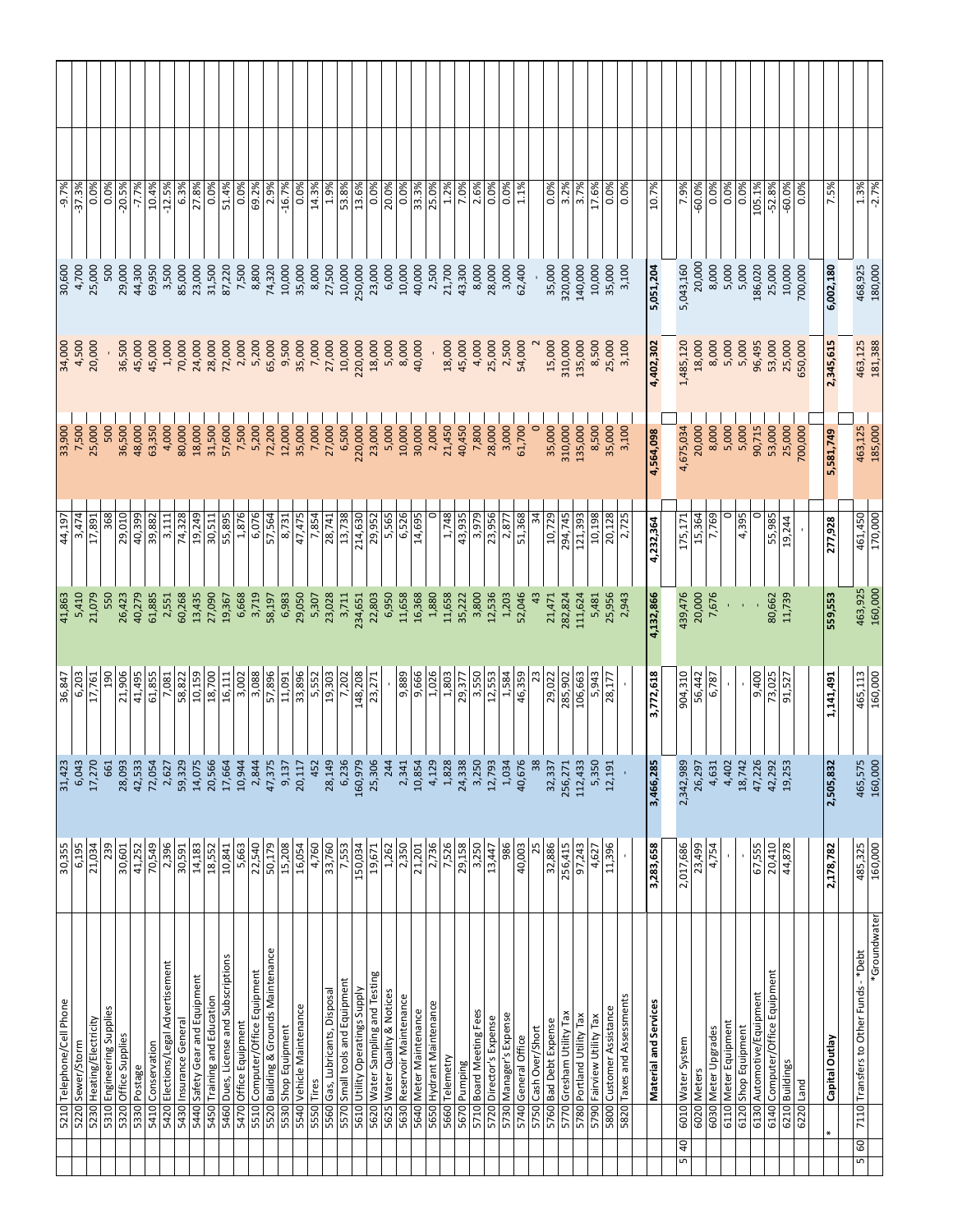|                     | 0.1%             | 12.5%                                    | 12.5%          | $-0.6%$                                       | 1.6%                       |                                         | 10.7%<br>10.0%                                         | 7.5%                 | 0.1%                 | 12.5%       | 22.5%               | 12.8%      | 1.6%                         |                |  |                                                    |                           | $-3.1%$                              | 0.0%                                                                                        | 42.9%                | $-2.1%$ |                         | 0.0%                                     | $-2.5%$                    |  |                                                                |                        | 27.5%                                     | 0.0%                                                 | 50.0%                                                     | 22.1%   |                         |
|---------------------|------------------|------------------------------------------|----------------|-----------------------------------------------|----------------------------|-----------------------------------------|--------------------------------------------------------|----------------------|----------------------|-------------|---------------------|------------|------------------------------|----------------|--|----------------------------------------------------|---------------------------|--------------------------------------|---------------------------------------------------------------------------------------------|----------------------|---------|-------------------------|------------------------------------------|----------------------------|--|----------------------------------------------------------------|------------------------|-------------------------------------------|------------------------------------------------------|-----------------------------------------------------------|---------|-------------------------|
| $\circ$             | 648,925          | 1,350,000                                | 1,350,000      | 5,818,422                                     | 7,168,422                  |                                         | 3,140,088<br>5,051,204                                 | 6,002,180            | 648,925              | 1,350,000   | 7,168,422           | 23,360,819 | 7,168,422                    |                |  |                                                    | \$473,792                 |                                      | 75,000<br>10,000                                                                            |                      | 558,792 |                         | 100,000                                  | 458,792                    |  |                                                                |                        | \$61,347                                  | 12,500                                               | 750                                                       | 74,597  |                         |
|                     | 644,513          |                                          |                | 10,086,957                                    | 10,086,957                 | ≡≡≡≡≡≡≡≡≡≡≡<br>┋                        | 2,705,100<br>4,402,302                                 | 2,345,615            | 644,513              |             | 10,086,957          | 20,184,487 |                              |                |  |                                                    | \$488,792<br><b>Audit</b> |                                      | 75,000                                                                                      | 10,000               | 573,792 |                         | 100,000                                  | 473,792                    |  |                                                                | <b>Audit</b>           | \$48,097                                  | 12,500                                               | 750                                                       | 61,347  |                         |
| $\circ$             | 648,125          | 1,200,000                                | 1,200,000      | 5,852,868                                     | 7,052,868                  | ================                        | 2,854,506<br>4,564,098                                 | 5,581,749            | 648,125              | 1,200,000   | 5,852,868           | 20,701,346 | 7,052,868                    |                |  |                                                    |                           | \$488,792                            | 75,000                                                                                      | 7,000                | 570,792 |                         | 100,000                                  | 470,792                    |  |                                                                |                        | \$48,097                                  | 12,500                                               | 500                                                       | 61,097  |                         |
|                     | 631,450          |                                          |                | 10,157,576                                    | 10,157,576                 | ================<br>ii<br>============= | 4,232,364<br>2,516,482                                 | 277,928              | 631,450              | 0           | 10,157,576          | 7,658,224  | 10,157,576                   |                |  |                                                    |                           | \$442,729                            | 137,042                                                                                     | 9,021                | 588,792 |                         | 100,000                                  | 488,792                    |  |                                                                |                        | \$24,928                                  | 22,529                                               | 640                                                       | 48,097  |                         |
|                     | 623,925          |                                          |                |                                               |                            | ============                            | 2,341,720                                              | 559,553              | 623,925              |             |                     | 3,525,198  | 11,785,437                   |                |  |                                                    |                           | \$340,696                            | 97,600                                                                                      | 4,433                | 442,729 |                         | ۰                                        | 442,729                    |  |                                                                |                        | \$9,210                                   | 15,520                                               | 198                                                       | 24,928  |                         |
|                     | 625,113          | $\overline{\phantom{a}}$                 | ٠              |                                               |                            | ================                        | 3,772,618<br>2,248,105                                 | 1,141,491            | 625,113              |             |                     | 7,787,326  | 6,503,639                    |                |  |                                                    |                           | \$380,524                            | 57,847                                                                                      | 2,325                | 440,696 |                         | 100,000                                  | 340,696                    |  |                                                                |                        | SO                                        | 9,183                                                | 27                                                        | 9,210   |                         |
|                     | 625,575          |                                          |                |                                               |                            | ===============                         | 3,466,285<br>2,093,851                                 | 2,505,832            | 625,575              |             |                     | 8,691,543  | 5,586,011                    |                |  |                                                    | \$255,153                 |                                      | 223,800                                                                                     | 1,571                | 480,524 |                         | 100,000                                  | 380,524                    |  |                                                                |                        | $\frac{5}{2}$                             |                                                      | $\circ$ $\circ$                                           | 0       |                         |
|                     | 645,325          |                                          | $\blacksquare$ | $\blacksquare$                                |                            | =============<br>=============          | 3,283,658<br>2,109,213                                 | 2,178,782            | 645,325              |             | $\mathbf{r}$        | 8,216,978  | 3,968,107                    |                |  |                                                    |                           | \$216,054                            | 112,800                                                                                     | 1,299                | 330,153 |                         | 75,000                                   | 255,153                    |  |                                                                |                        | SO,                                       |                                                      | $\overline{\circ}$ $\overline{\circ}$                     | $\circ$ |                         |
| *Rate Stabilization | <b>Transfers</b> | 7210 Contingency<br>70<br>$\overline{5}$ | Contingency    | 8010 Unapprop. Ending Fund Balance<br>90<br>5 | <b>Ending Fund Balance</b> |                                         | Total Material and Services<br>Total Personnel Service | Total Capital Outlay | Total All other Uses | Contingency | Ending Fund Balance |            | Ending Balance w/Contingency | For FY 2020/21 |  | FUND 201 - SYSTEM DEVELOPMENT FUND - REIMBURSEMENT | INCOME ACCOUNTS           | 101 Beginning Fund Balance<br>1<br>ω | 4500 System Development Fees<br>$\begin{array}{c c}\n3 & 50 \\ \hline\n3 & 50\n\end{array}$ | 5100 Interest Income | Revenue | <b>EXPENSE ACCOUNTS</b> | 7110 Transfers to Other Funds<br>60<br>5 | <b>Ending Fund Balance</b> |  | FUND 202 - SYSTEM DEVELOPMENT FUN <mark>D - IMPROVEMENT</mark> | <b>INCOME ACCOUNTS</b> | 101 Beginning Fund Balance<br>1<br>$\sim$ | 4500 System Development Fees<br>40<br>$\overline{3}$ | 5100 Interest Income<br>$\overline{50}$<br>$\overline{3}$ | Revenue | <b>EXPENSE ACCOUNTS</b> |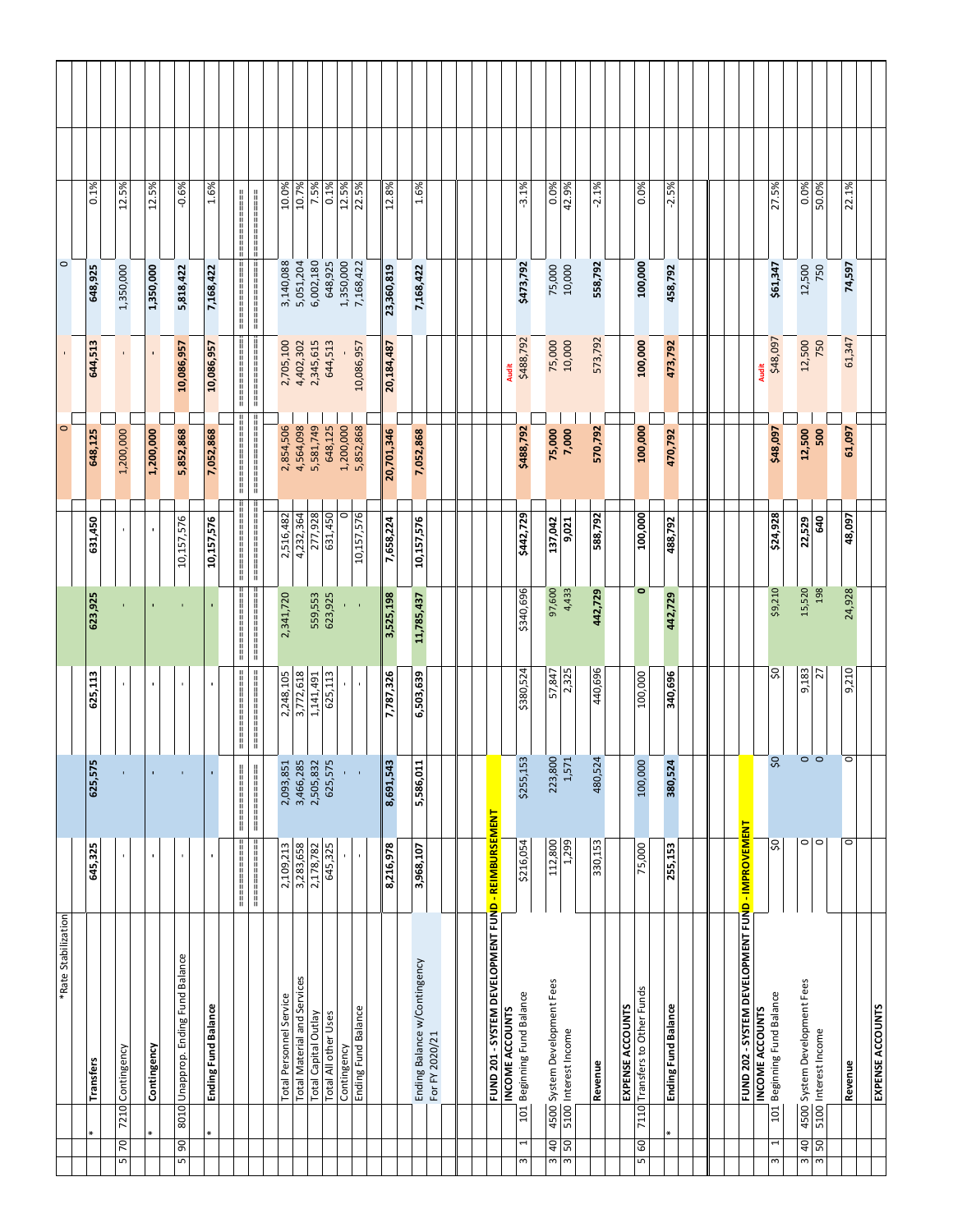|                               | 22.1%                      |  |                                                        | 1.7%                       | 20.0%                | 1.3%                            | 1.6%      | 1.3%                                                       | 2.0%                     |                              |                                           | 1.3%                        | 1.3%                   |                  | 5.7%<br>$-4.6%$                                             |                            |                                               |                 | 38.5%                      | 20.0%                | $-2.7%$                                                                 | $-2.7%$              | 10.5%   |                  | 400.0%                                                | 0.0%   |
|-------------------------------|----------------------------|--|--------------------------------------------------------|----------------------------|----------------------|---------------------------------|-----------|------------------------------------------------------------|--------------------------|------------------------------|-------------------------------------------|-----------------------------|------------------------|------------------|-------------------------------------------------------------|----------------------------|-----------------------------------------------|-----------------|----------------------------|----------------------|-------------------------------------------------------------------------|----------------------|---------|------------------|-------------------------------------------------------|--------|
| $\circ$                       | 74,597                     |  |                                                        | \$532,991                  | 9,000                | 468,925                         | 1,010,916 | 468,925                                                    | 541,991                  |                              | s.                                        | 468,925                     | 468,925                |                  | 280,000<br>188,925                                          |                            |                                               |                 | \$240,531                  | 3,000                | 180,000                                                                 | 180,000              | 603,531 |                  | 125,000                                               | 25,000 |
|                               | 61,347                     |  | <b>Audit</b>                                           | \$523,991                  | 9,000                | 463,125                         | 996,116   | 463,125                                                    | 532,991                  |                              | \$0.50<br><b>Audit</b>                    | 366,050                     | 366,051                |                  | 265,000<br>101,050                                          | <b>ទី</b>                  |                                               | <b>Audit</b>    | \$261,526                  | 3,000                | 181,388                                                                 | 181,388              | 627,302 |                  | 3,500                                                 | 25,000 |
| $\circ$                       | 61,097                     |  |                                                        | \$523,991                  | 7,500                | 463,125                         | 994,616   | 463,125                                                    | 531,491                  |                              | ຊ                                         | 463,125                     | 463,125                |                  | 265,000<br>198,125                                          |                            |                                               |                 | \$173,675                  | 2,500                | 185,000                                                                 | 185,000              | 546,175 |                  | 25,000<br>25,000                                      |        |
| $\circ$                       | 48,097                     |  |                                                        | \$514,879                  | 9,112                | 461,450                         | 985,441   | 461,450                                                    | 523,991                  |                              | SO,                                       | 461,450                     | 461,450                |                  | 255,000<br>206,450                                          |                            |                                               |                 | \$213,738                  | 2,253                | 170,000                                                                 | 160,000              | 545,991 |                  | 51                                                    | 16,148 |
| $\circ$                       | 24,928                     |  |                                                        | \$509,147                  | 5,732                | 463,925                         | 978,804   | 463,925                                                    | 514,879                  |                              | SO,                                       | 463,925                     | 463,925                |                  | 250,000<br>213,925                                          |                            |                                               |                 | \$160,280                  | 765                  | 160,000                                                                 | 175,920              | 496,965 |                  | 23,655<br>10,458                                      |        |
|                               | 9,210                      |  |                                                        | \$505,861                  | 3,286                | 465,113                         | 974,260   | 465,113                                                    | 509,147                  |                              | SO,                                       | 465,113                     | 465,113                |                  | 245,000<br>220,113                                          |                            |                                               |                 | \$184,925                  | 490                  | 160,000                                                                 | 160,000              | 505,415 |                  | 23,340<br>8,981                                       |        |
| $\mathbf{r}$                  | $\mathbf{r}$               |  |                                                        | \$503,248                  | 2,613                | 465,575                         | 971,436   | 465,575                                                    | 505,861                  |                              | SO                                        | 465,575                     | 465,575                |                  | 240,000<br>225,575                                          |                            |                                               |                 | \$146,349                  | 269                  | 160,000                                                                 | 160,000              | 466,618 |                  | 17,915<br>11,852                                      |        |
|                               | ٠                          |  |                                                        | \$500,551                  | 2,697                | 465,325                         | 968,573   | 465,325                                                    | 503,248                  |                              | SO,                                       | 465,325                     | 465,325                |                  | 235,000<br>230,325                                          |                            |                                               |                 | \$66,681                   | 308                  |                                                                         | 180,000              | 406,989 |                  | 3,846<br>11,321                                       |        |
| 7110 Transfers to Other Funds | <b>Ending Fund Balance</b> |  | FUND 301 - DEBT RESERVE FUND<br><b>INCOME ACCOUNTS</b> | 101 Beginning Fund Balance | 5100 Interest Income | 9200 Transfers from Other Funds | Revenue   | 7110 Transfer to Debt Service Fund 401<br>EXPENSE ACCOUNTS | 8010 Ending Fund Balance | FUND 401 - DEBT SERVICE FUND | Beginning Fund Balance<br>INCOME ACCOUNTS | 9200 Transfer from Fund 301 | <b>INCOME ACCOUNTS</b> | EXPENSE ACCOUNTS | 7110 Payments on Financing<br>7110 Interest on Financing    | <b>Ending Fund Balance</b> | <b>EUND 501 - GROUNDWATER PRODUCTION FUND</b> | INCOME ACCOUNTS | 101 Beginning Fund Balance | 5100 Interest Income | 9200 Interfund Transfer - Fund 100                                      | 9400 City of Gresham | Revenue | EXPENSE ACCOUNTS | 5330 Equipment Maintenance<br>5610 Operating Supplies |        |
| $5\,60$                       |                            |  |                                                        | 1<br>$\mathsf m$           | SO,<br>3             | $\frac{1}{3}$ 90                |           | GO<br>$\overline{5}$                                       | 5 90                     |                              |                                           | 3 90                        |                        |                  | $\begin{array}{c c}\n5 & 60 \\ \hline\n5 & 60\n\end{array}$ |                            |                                               |                 | $\overline{ }$<br>3        | 50<br>3              | $\begin{array}{ c c c }\n\hline\n3 & 90 \\ \hline\n3 & 90\n\end{array}$ |                      |         |                  | 5 20                                                  |        |